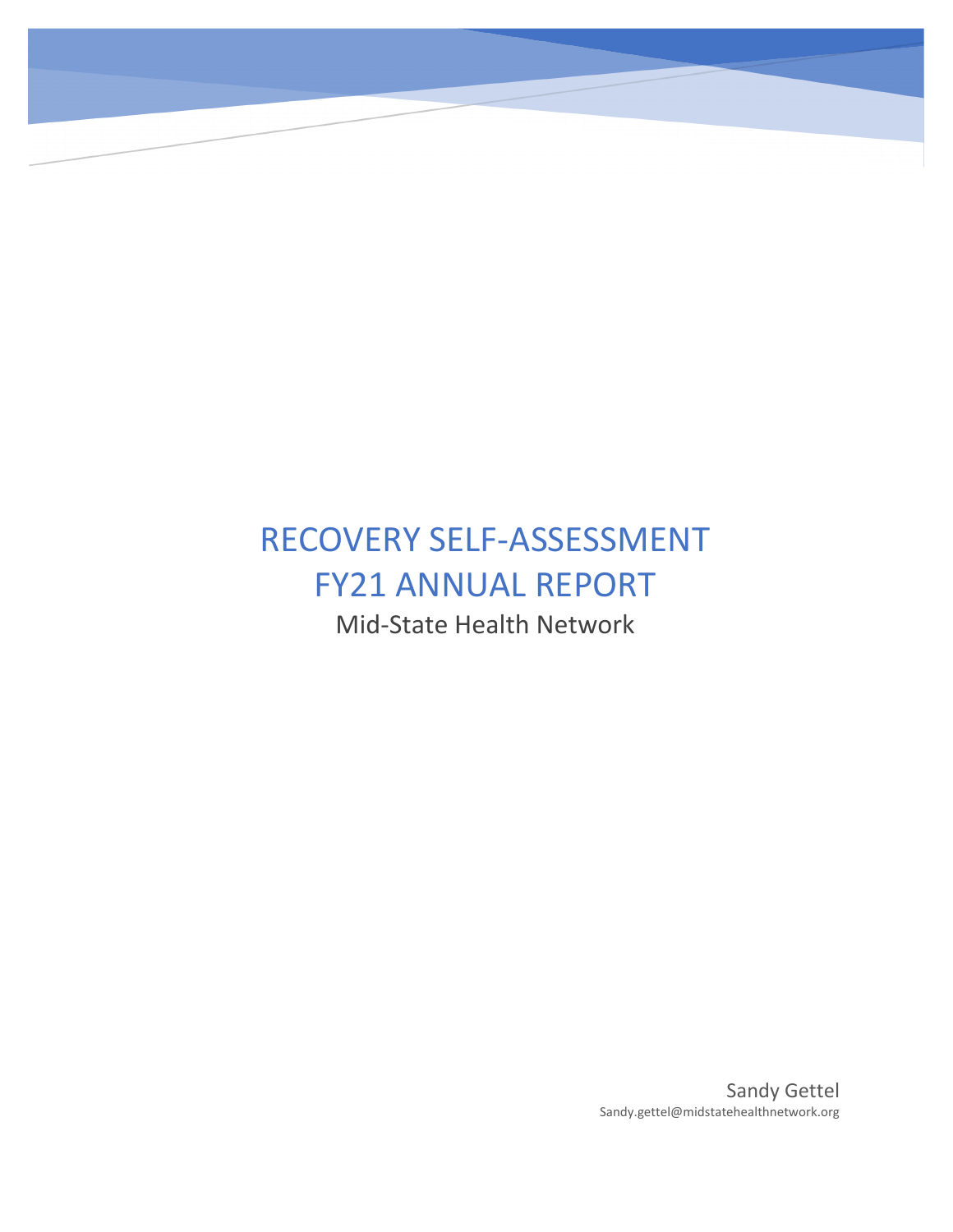## Quality Assessment and Performance Improvement Program Recovery Self-Assessment Annual Report FY21

## Contents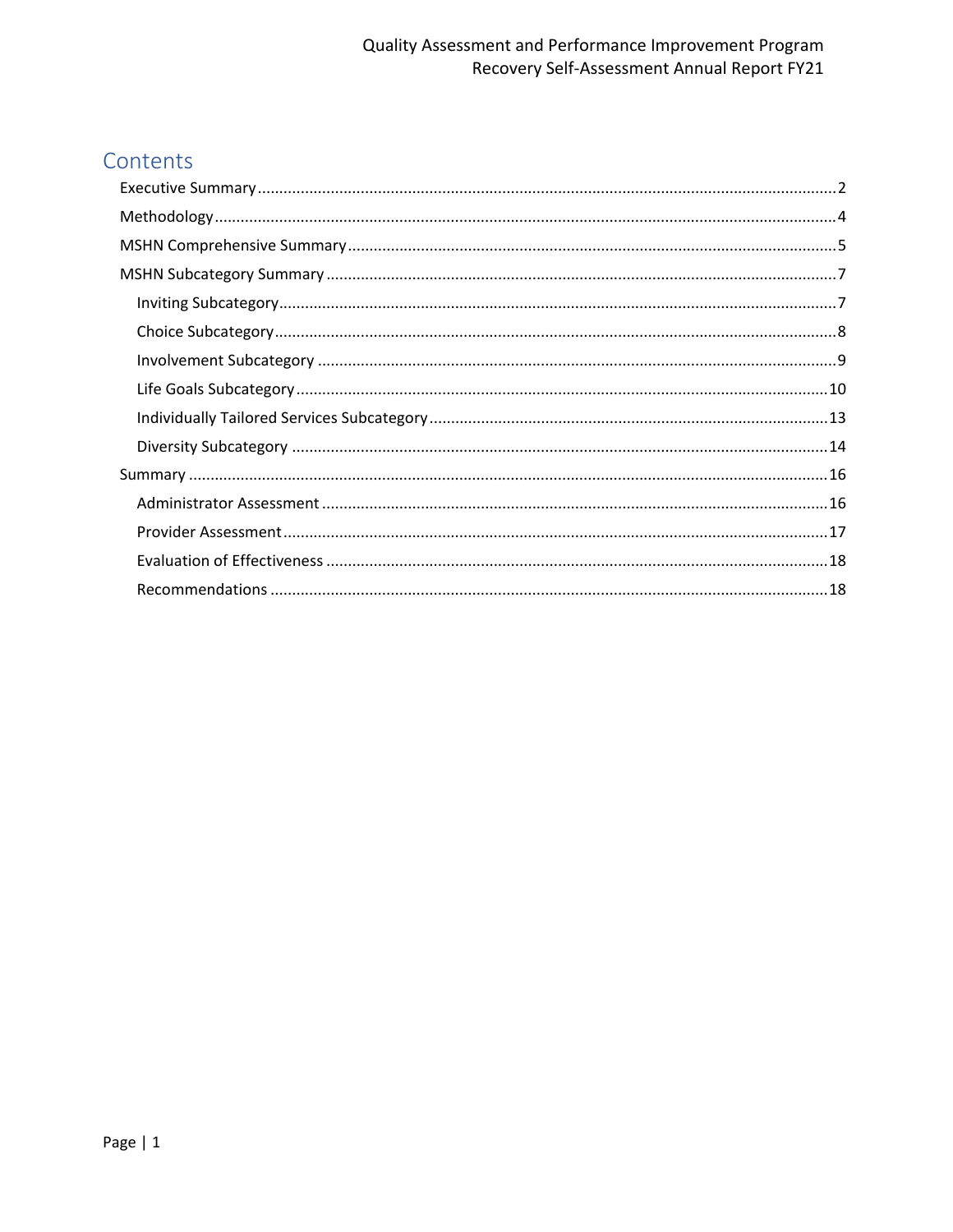#### <span id="page-2-0"></span>**Executive Summary**

#### Introduction

The Recovery Self-Assessment was one of two tools required to be completed by Michigan Department of Health and Human Services(MDHHS). Mid-State Health Network (MSHN) chose the Administration of the RSA Administrator and Provider Version as a regional Performance Improvement Project (PIP) from FY15 through FY21. FY21 marked the completion of the PIP, requiring an evaluation to determine if continuation would provide additional benefits.

The following overview of Mid-State Health Network's (MSHN) Recovery Self-Assessment (RSA) was developed to assist MSHN Community Mental Health Service Program (CMHSP) Participants and Substance Abuse Treatment Providers (SATP) develop a better understanding of the strengths and weaknesses in MSHN's recovery-oriented care. The information from this report is intended to support discussions on improving recovery- oriented practices by understanding how the various CMHSP and SAPT practices may facilitate or impede recovery. This report was developed utilizing voluntary self-reflective surveys completed by administrators and providers representing all CMHSP and SATP that provide services to adults with a Mental Illness and or Substance Abuse diagnosis.

#### Summary

Did the targeted interventions increase the region's recovery environment? For FY2021 the RSA-R Administrator Assessment and the RSA-R Provider Assessment was completed by each CMHSP Participant and SATP. Each assessment was scored separately for comparison purposes. The assessments consisted of six (6) separate subcategories that included Inviting, Choice, Involvement, Life Goals, Individually Tailored Services and Diversity of Treatment. A score of 3.50 or higher indicates overall satisfaction with the statements in the assessment. MSHN scored a 3.50 or higher on the total comprehensive score, and each subcategory for both the administrator and provider assessment.

#### *Administrator Assessment*

An upward trend is exhibited with no significant change since FY15. The subcategories in which MSHN has performed well continues to be the Inviting Subcategory (4.59 a decrease from 4.67) and the Choice Subcategory (4.62 an increase from 4.56). The Involvement Subcategory continues to demonstrate the lowest score since the onset of the project (3.77 an increase from 3.71). In 2017 the Involvement Subcategory did reach 3.64 and has continued to increase each year. Currently all subcategories range from 3.77 to 4.62. Additional analysis was completed using the comprehensive score by provision of clinical services. Nine service program types were utilized. Seven of the eight (one of the nine was new therefore no comparative data exists) decreased. The recovery environment of the organization, based on the assessment of the administrators, exhibited a range of 4.07-4.41 on a scale from 1-5 with 5 being strongly agree.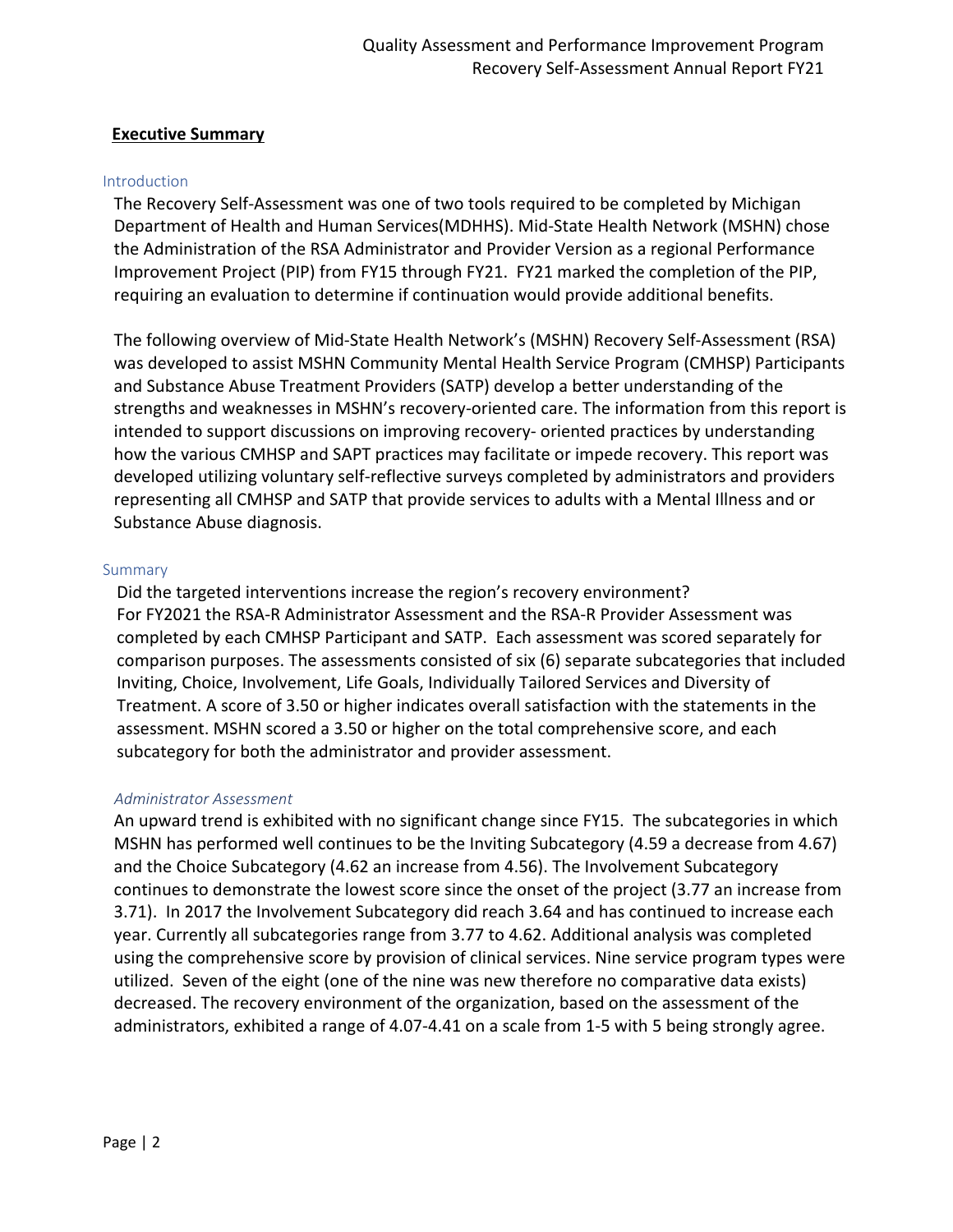#### *Provider Assessment*

An upward trend is exhibited with no significant change since FY19. MSHN met the expectation of improvement each year by demonstrating a comprehensive score of 4.27 in FY21, up from 4.18 in FY19. Each subcategory stayed the same or demonstrated improvement, in FY21, ranging from 3.71-4.56. The subcategories performing well included the Choice Subcategory (4.56) and Inviting (4.56). Involvement continued to score lowest for the provider assessment. Additional analysis was completed using the comprehensive score by provision of clinical services. Nine service program types were utilized. Seven of the nine (one of the nine was new therefore no comparative data exists) indicated improvement in the recovery environment of the organization exhibiting a range of 4.18-4.80 on a scale from 1-5 with 5 being strongly agree.

#### **Conclusion**

The questions that ranked the lowest in both the RSA-Administrator Assessment and the RSA-Provider Assessment from FY20, continue to be among the lowest for FY21, however improvement was exhibited. Growth areas to consider include the Involvement subcategory, particularly the opportunity to attend agency advisory boards, management meetings; and to facilitate staff trainings and education.

Interventions implemented in FY20 demonstrated effectiveness. MSHN has increased opportunities of consumer involvement through the addition of membership on MSHN regional committees and/or councils. MSHN, beginning in October 2021 will include two primary and/or secondary consumers to the membership of the MSHN Quality Improvement Council and the MSHN Customer Service Committee.

The results were reviewed further by the MSHN Quality Improvement Council, the SUD Provider Network, and the Regional Consumer Advisory Council considering the growth areas identified above. Each CMHSP Participant and SUD Provider reviewed their organization to determine the need for local improvement recommendations/interventions. Based on the additional reviews the following recommendations were made.

- Providers will continue to provide opportunities for consumer involvement in the organization. Communication of opportunities include but is not limited to the following methods: internal/external postings, newsletters, newspapers, assigned worker, and social media.
- Based on the completion of the PIP and improved performance demonstrated over the past 6 years, QIC has recommended the administration of the RSA-R Provider and Administrator Versions be discontinued effective FY22.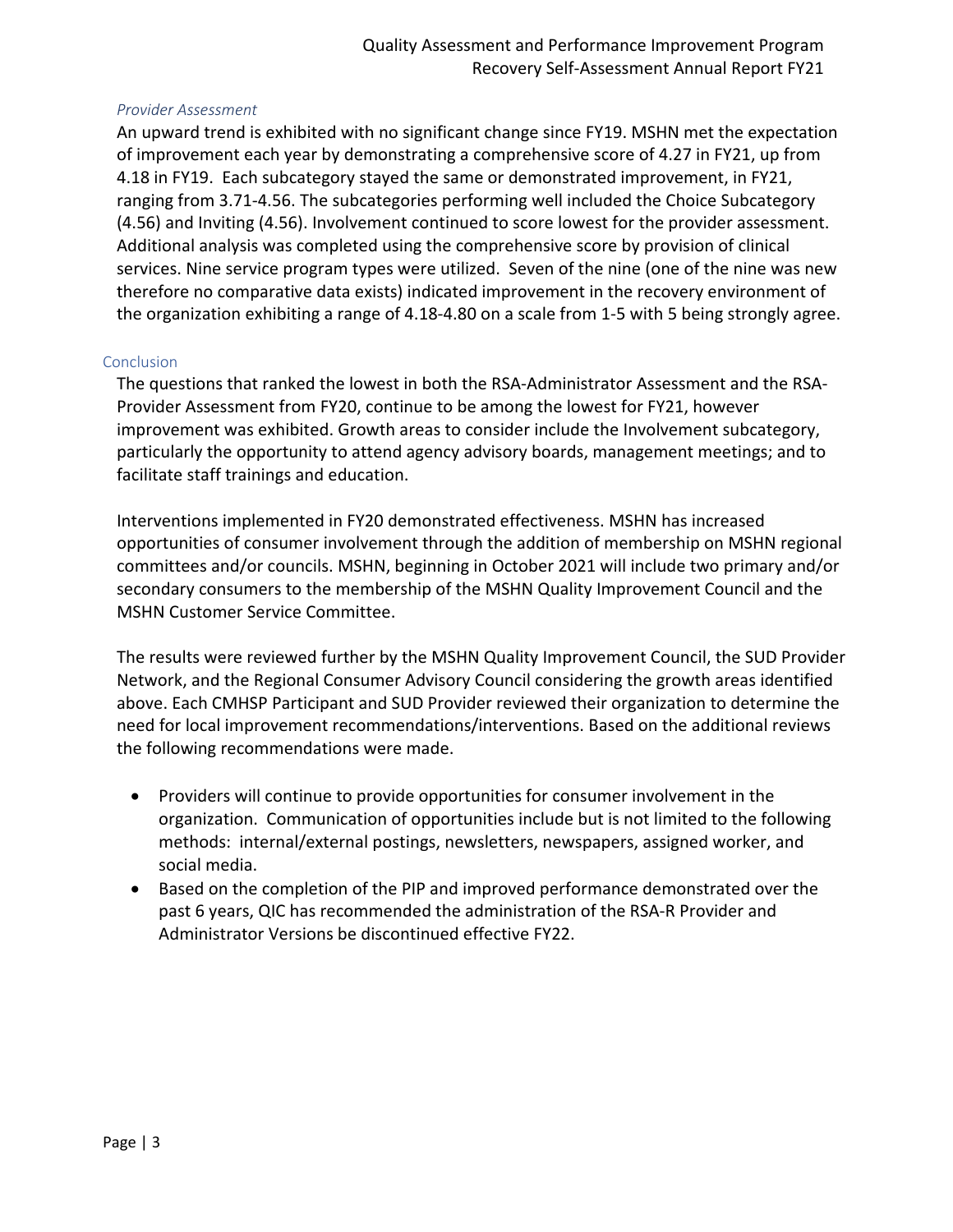## <span id="page-4-0"></span>**Methodology**

The responses from the Recovery Self-Assessments were scored as a comprehensive total, separately as six subcategories, and by individual question. The comprehensive score measures how the system is performing, and the subcategories measures the performance of six separate groups of questions. The individual response score for each question in the subcategories is included to assist in determining potential action steps. The tool is intended to assess the perceptions of individual recovery and all items are rated using the same 5-point Likert scale that ranges from 1 = "strongly disagree" to 5 = "strongly agree." A mean score of 3.50 or higher indicates agreement with the statements included in the measurement category. In addition to analyzing the mean score for each subcategory, an analysis was completed utilizing the mean score separated by program type for each provider. The "not applicable" and "do not know" responses were removed from the analysis. MSHN and the CMHSP Participants have participated in the RSA-R Administrators Assessment since 2015. MSHN incorporated the Substance Abuse Treatment Providers (SATP) into the RSA-R Administrator Assessment Project and began implementation of the RSA-R Provider Assessment for the CMHSP Participants and the SATP in 2019. The expectation is that MSHN will demonstrate improvement by identifying growth areas from the results, implement action steps, and strengthen the recovery-oriented systems of care provided within the region. The number of respondents for each RSA-R Administrator and Provider Assessments are illustrated in Figure 1.

| Program                                       |      | <b>Administrators</b> |      | <b>Providers</b> |      |                |  |  |
|-----------------------------------------------|------|-----------------------|------|------------------|------|----------------|--|--|
|                                               | 2019 | 2020                  | 2021 | 2019             | 2020 | 2021           |  |  |
| Mid-State Health Network                      | 195  | 124                   | 123  | 435              | 397  | 426            |  |  |
| Bay-Arenac Behavioral Health Authority        | 24   | 11                    | 14   | 45               | 46   | 56             |  |  |
| Community Mental Health Authority of CEI      | 4    | 10                    | 16   | 40               | 50   | 31             |  |  |
| Community Mental Health for Central Michigan  | 26   | 16                    | 14   | 41               | 57   | 56             |  |  |
| <b>Gratiot Integrated Health Network</b>      | 6    | 4                     | 8    | 15               | 27   | 42             |  |  |
| Huron Behavioral Health                       | 5    | 4                     | 6    | $\Omega$         | 3    | 8              |  |  |
| LifeWays Community Mental Health              | 2    | 5                     | 8    | 16               | 37   | 17             |  |  |
| <b>Montcalm Care Center</b>                   | 17   | 5                     | 6    | 23               | 20   | 18             |  |  |
| Newaygo County Community Mental Health        | 13   | 6                     | 5    | 24               | 21   | 24             |  |  |
| Saginaw County Community Mental Health        | 20   | 9                     | 5    | 30               | 26   | 35             |  |  |
| Shiawassee County Community Mental Health     | 7    | 11                    | 7    | $\Omega$         | 10   | $\overline{7}$ |  |  |
| The Right Door for Hope Recovery and Wellness | 19   | 8                     | 5    | 28               | 0    | 39             |  |  |
| Tuscola Behavioral Health System              | 2    | $\overline{2}$        | 1    | 6                | 13   | 11             |  |  |
| <b>MSHN SUD Providers</b>                     | 50   | 35                    | 28   | 167              | 87   | 82             |  |  |

#### Figure 1 MSHN RSA-R Number of Respondents

The distribution period was June 1, 2021 through July 31, 2021. This marks the third and final year of performance improvement project. The RSA-R Administrator Assessment is completed by administrators who do not provide direct services to individuals. The RSA-R Provider Assessment is completed by providers who, in addition to their administrative functions, provide direct services to individuals.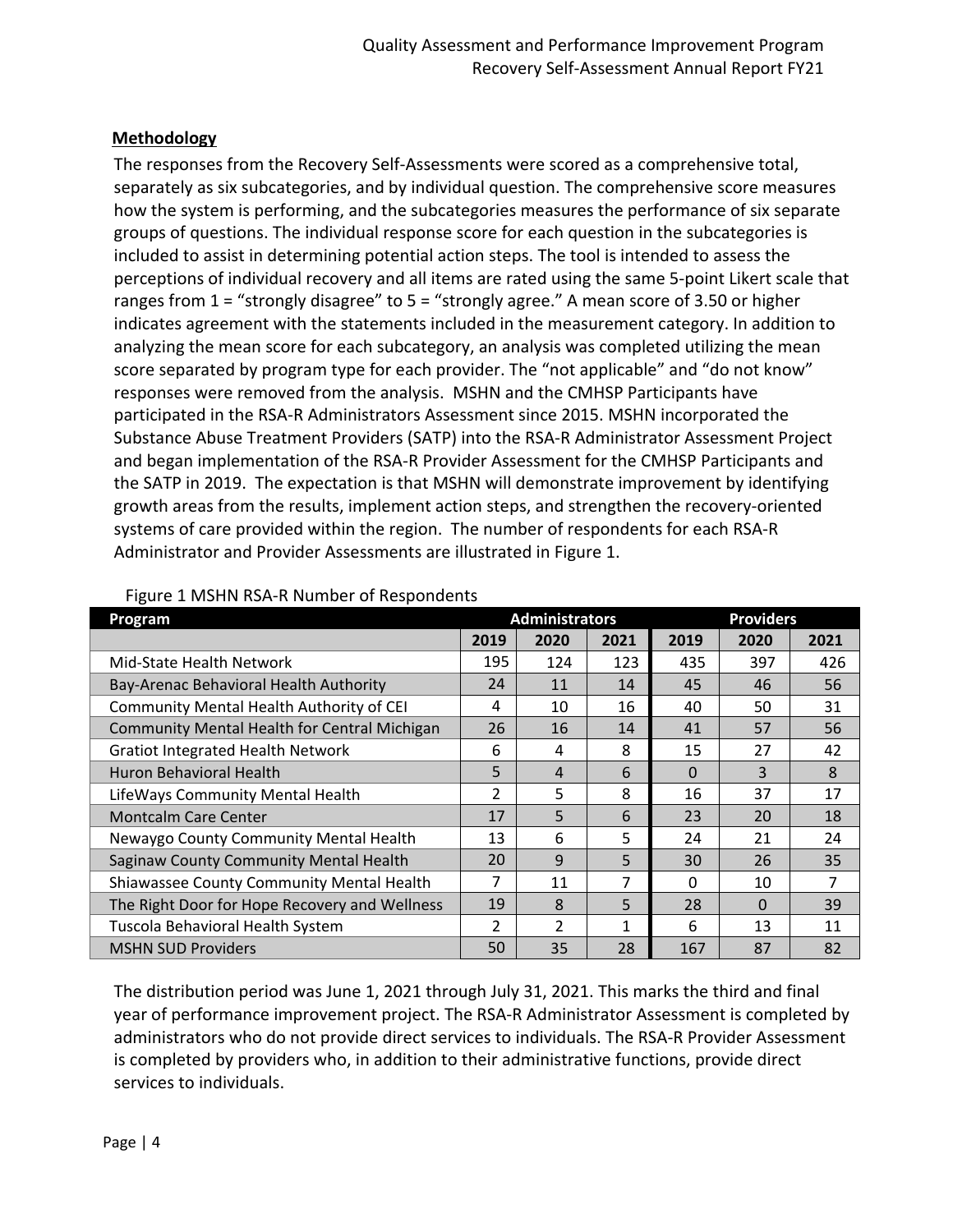## <span id="page-5-0"></span>**MSHN Comprehensive Summary**

MSHN, inclusive of the CMHSP Participants and the SATP, has demonstrated a decrease of .01 in the comprehensive score for the RSA-R Administrator Assessment for FY21. MSHN had no change in performance for the RSA-R Provider Assessment for FY21 compared to FY20. Figure 2 demonstrates the progression of the comprehensive score of the Administrator Assessment since 2015. Figure 3 demonstrates the progression of the RSA-R Provider Assessment since its onset in 2019. Figure 4a provides a comprehensive score by Service Type, demonstrating a decrease in 1 out of 8 for the Provider Assessment and a decrease in 7 out of 8 for the Administrator Assessment. These areas will be further explored through the subcategory analysis.





Figure 3. MSHN RSA-R Provider Assessment Comprehensive Score and Subcategory Comprehensive Scores

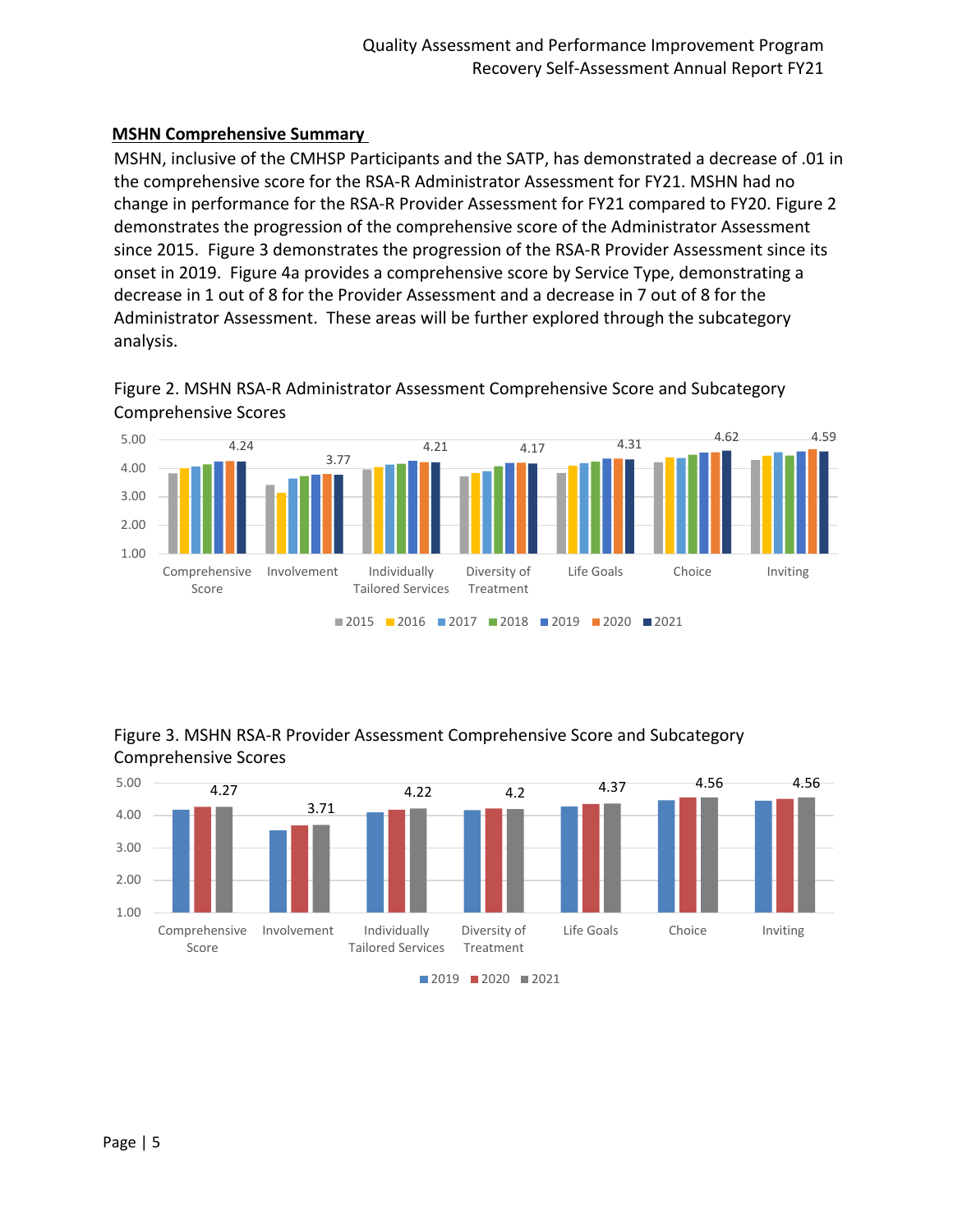|                                                            |              |       |     | <b>Provider Assessment</b> |              |       | <b>Administrator Assessment</b> |              |       |              |       |                |       |  |
|------------------------------------------------------------|--------------|-------|-----|----------------------------|--------------|-------|---------------------------------|--------------|-------|--------------|-------|----------------|-------|--|
|                                                            |              | 2019  |     | 2020                       |              | 2021  |                                 | 2019         |       | 2020         |       | 2021           |       |  |
|                                                            | $\mathsf{n}$ | score | n   | score                      | $\mathsf{n}$ | score |                                 | $\mathsf{n}$ | score | $\mathsf{n}$ | score | $\mathsf{n}$   | score |  |
| <b>Club House</b>                                          | 18           | 3.91  | 20  | 4.41                       | 14           | 4.42  |                                 | 18           | 4.16  | 16           | 4.33  | 12             | 4.22  |  |
| <b>Case Management/Supports</b><br><b>Coordination</b>     | 166          | 4.19  | 187 | 4.26                       | 150          | 4.18  |                                 | 85           | 4.28  | 88           | 4.25  | 73             | 4.21  |  |
| <b>Intensive Outpatient Therapy</b><br><b>SUDP</b>         | 30           | 4.28  | 18  | 4.22                       | 11           | 4.48  |                                 | 27           | 4.41  | 30           | 4.43  | $\overline{7}$ | 4.41  |  |
| <b>Outpatient Therapy</b>                                  | 215          | 4.18  | 162 | 4.21                       | 142          | 4.27  |                                 | 82           | 4.31  | 78           | 4.36  | 72             | 4.17  |  |
| <b>Substance Use Disorder (SUD)</b><br><b>Residential</b>  | 63           | 4.13  | 24  | 4.21                       | 26           | 4.37  |                                 | 27           | 4.41  | 20           | 4.57  | 16             | 4.07  |  |
| <b>Assertive Community</b><br><b>Treatment (ACT) CMHSP</b> | 23           | 4.33  | 33  | 4.24                       | 29           | 4.26  |                                 | 20           | 4.25  | 21           | 4.19  | 20             | 4.16  |  |
| <b>Vocational</b>                                          | 25           | 4.46  | 34  | 4.48                       | 22           | 4.63  |                                 | 20           | 4.31  | 14           | 4.31  | 22             | 4.41  |  |
| <b>Detox</b>                                               | 29           | 4.14  | 9   | 4.08                       | 6            | 4.80  |                                 | 13           | 4.29  | 11           | 4.58  | 9              | 4.27  |  |
| <b>MAT</b>                                                 |              |       |     |                            | 7            | 4.44  |                                 |              |       |              |       | 8              | 4.41  |  |
| <b>Other</b>                                               |              |       |     |                            | 102          | 4.21  |                                 | 27           | 4.20  |              |       | 32             | 4.15  |  |

Figure 4a. MSHN RSA-R Provider and Administrative Assessment Comprehensive Score for CMHSP and SATP Service Program Type

The comprehensive score for each CMHSP Participant and SATP Administrator Assessment (Figure 5) and the Providers Assessment (Figure 6) illustrate performance above 3.50 indicating general agreement with the statements in the assessment. Two CMHSPs demonstrated an increase in the comprehensive score for FY21 for the Administrators Assessment. Nine CMHSPs and MSHN SATPs demonstrated an increase in the comprehensive score for the Provider Assessment in FY21.

Figure 5. CMHSP Participant and SATP RSA-R Administrator Comprehensive Assessment Scores





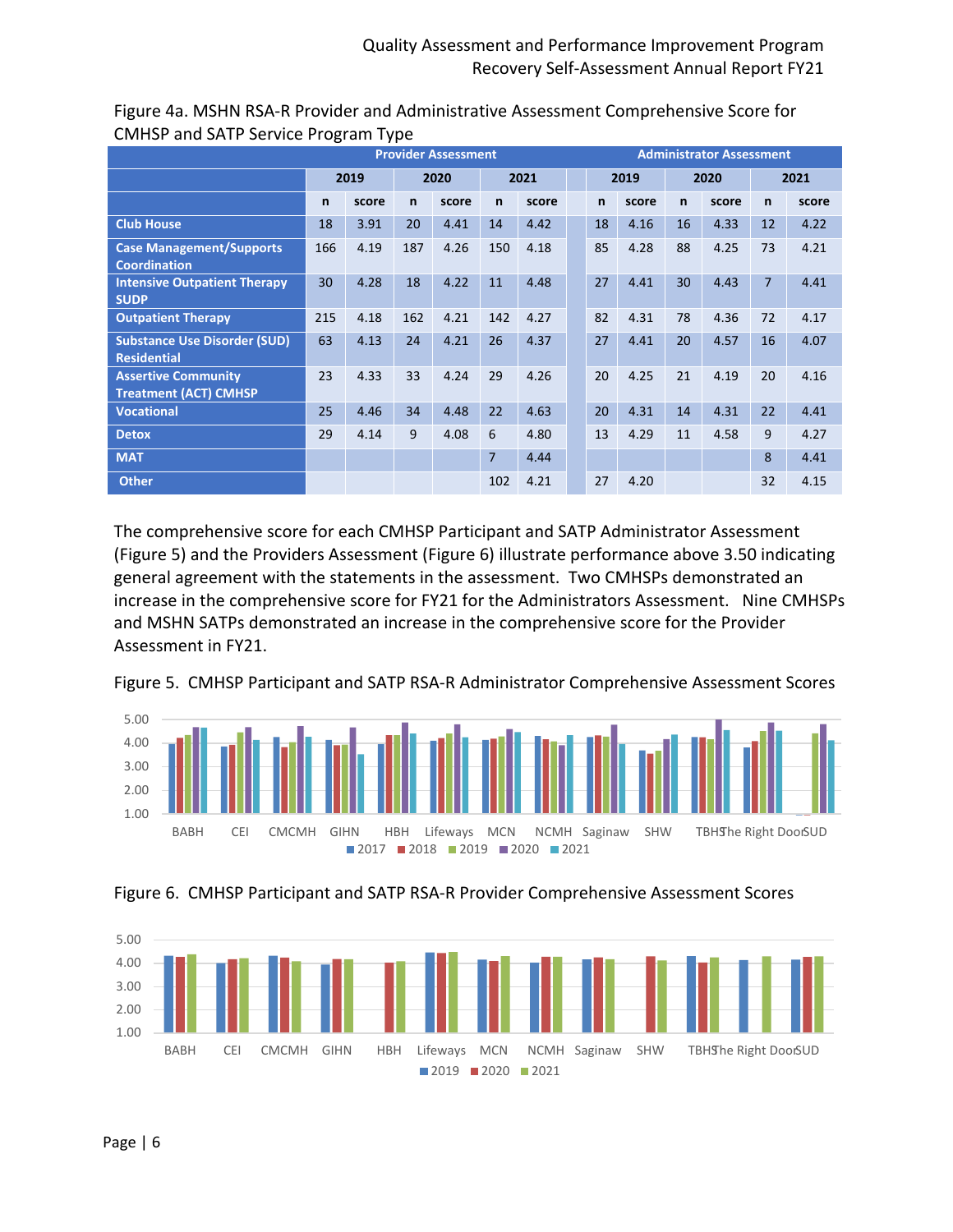#### <span id="page-7-0"></span>**MSHN Subcategory Summary**

The MSHN responses from the RSA-R Administrator Assessment and the RSA-R Provider Assessment were separated by each subcategory.

#### <span id="page-7-1"></span>Inviting Subcategory

The comprehensive score for both the Administrator and the Provider Assessment was above 3.50 indicating agreement or satisfaction with the statements included in the Invite subcategory. Figures 8a-8b illustrates how each CMHSP and the SATP scored for each question within the subcategory by RSA-R assessment type. Figure 8c illustrates the comprehensive score of the subcategory by service program type.

Figure 8a. CMHSP Participants and SATPs comparison of FY21 Inviting Subcategory Score with Questions-Administrator Assessment



**2**. This program/agency offers an inviting and dignified physical environment (e.g., the lobby, waiting rooms, etc.)

## Figure 8b. CMHSP Participants and SATPs comparison of FY21 Inviting Subcategory Score with Questions-Provider Assessment



1. Staff make a concerted effort to welcome people in recovery and help them to feel comfortable in this program

**2**. This program/agency offers an inviting and dignified physical environment (e.g., the lobby, waiting rooms, etc.)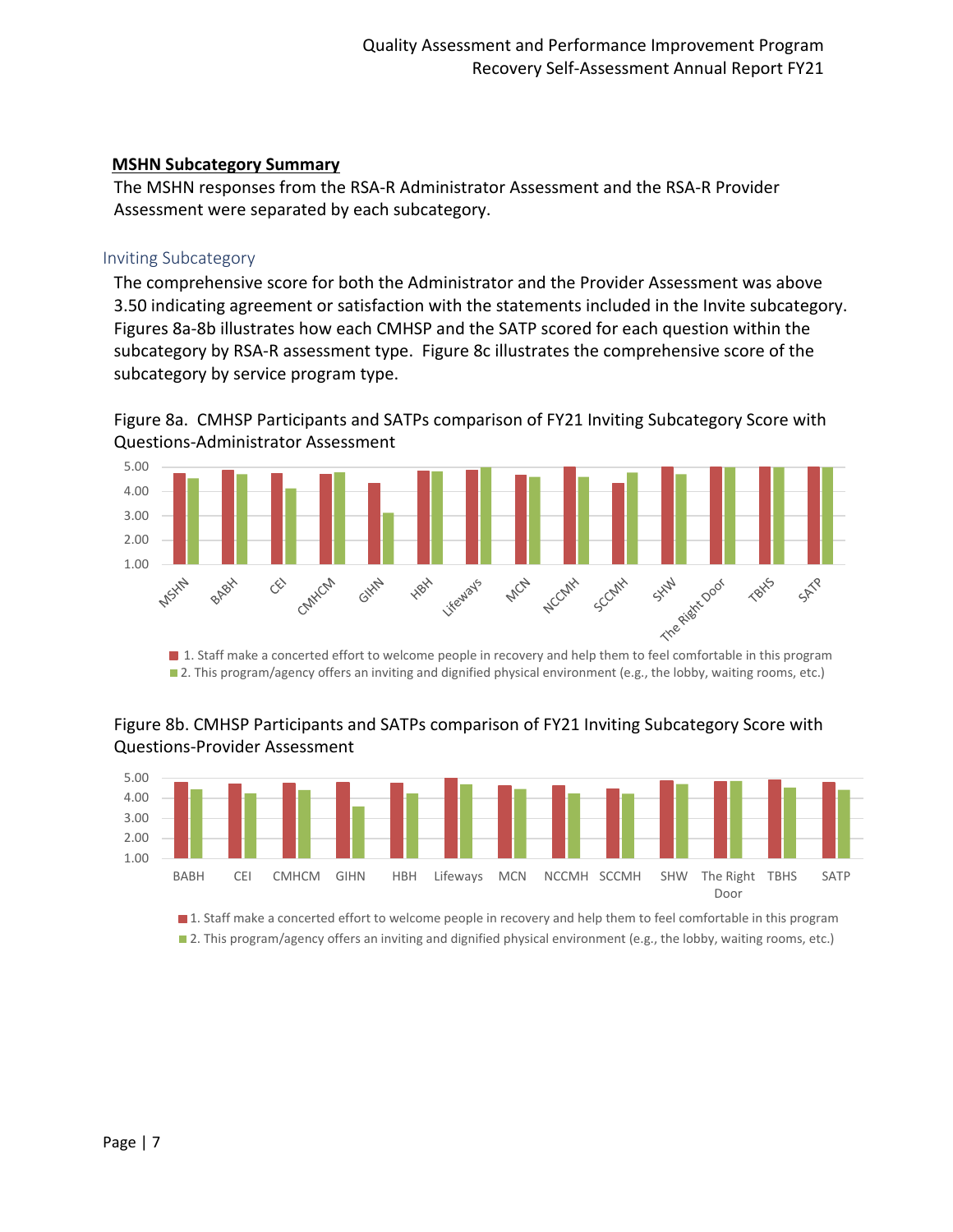Figure 8c. Service Program Type comparison of the Inviting Subcategory with the Provider and Administrator Assessments



## <span id="page-8-0"></span>Choice Subcategory

The comprehensive score for both the Administrator and the Provider Assessment was above 3.50. Figures 9a-9b illustrates how each CMHSP and the SATP scored for each question within the subcategory by RSA-R assessment type. Figure 9c illustrates the comprehensive score of the subcategory by service program type.

Figure 9a. CMHSP Participants and SATPs comparison of FY21 Choice Subcategory Score with Questions-Administrator Assessment



4. Program participants can change their clinician or case manager if they wish.

- 5. Program participants can easily access their treatment records if they wish.
- 6. Staff do not use threats, bribes, or other forms of pressure to influence the behavior of program participants.
- **10.** Staff listen to and respect the decisions that program participants make about their treatment and care.

**27. Progress made towards an individual's own personal goals is tracked regularly.** 

## Figure 9b. CMHSP Participants and SATPs comparison of FY21 Choice Subcategory Score with Questions-Provider Assessment



10. Staff listen to and respect the decisions that program participants make about their treatment and care.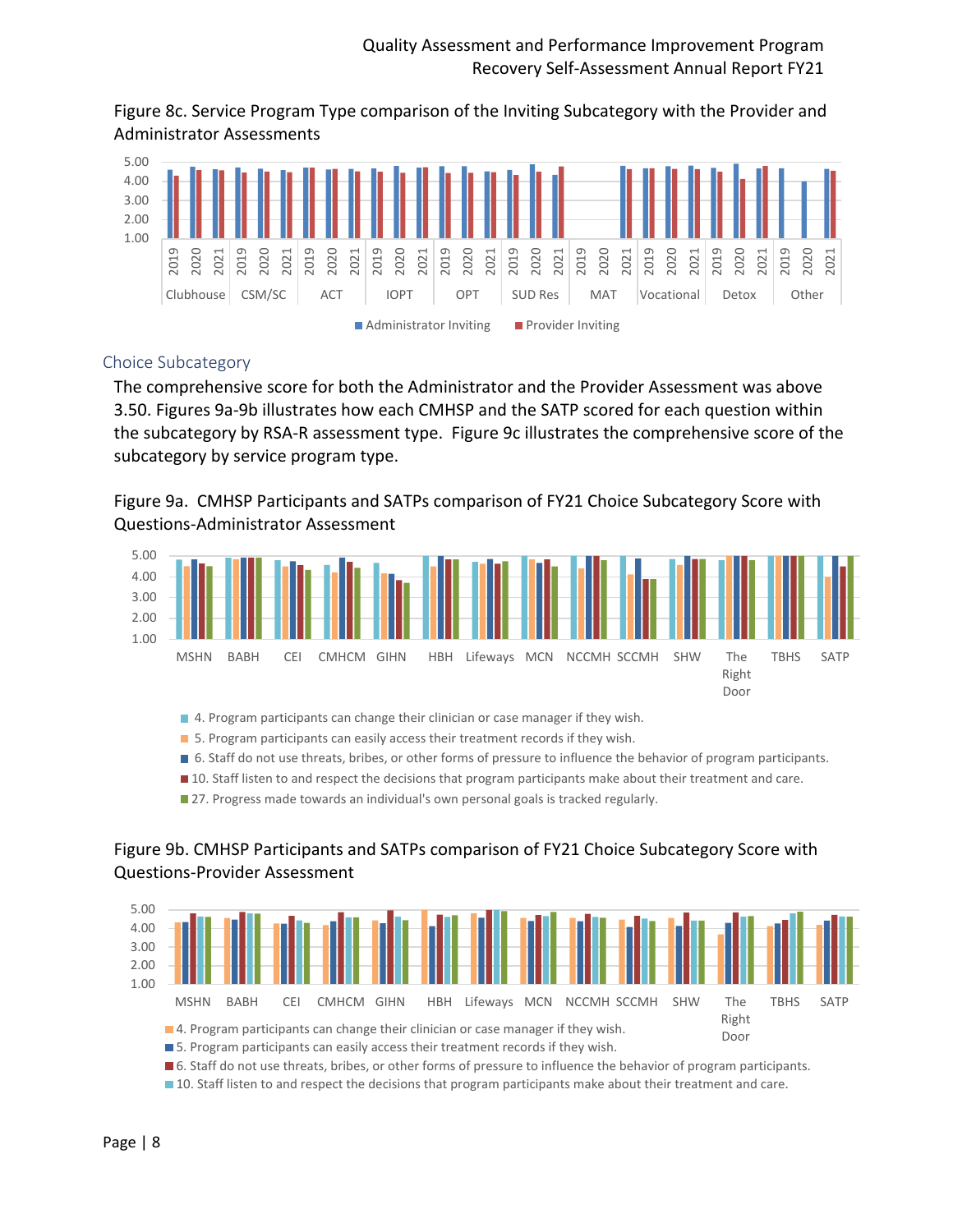Figure 9c. Service Program Type comparison of the Choice Subcategory with the Provider and Administrator Assessments. No data collected for MAT in 2019 and 2020.



#### <span id="page-9-0"></span>Involvement Subcategory

The comprehensive score for both the Administrator and the Provider assessment for MSHN was above 3.50. 10a illustrates how each CMHSP Participant and SATP responded to each question within the Involvement subcategory administrator assessment. Figure 10b illustrates how each CMHSP Participant and the SATP responded to each question within the Involvement subcategory provider assessment. Figure 10c illustrates how each CMHSP Participant and SATP scored by service program type.

Figure 10a. CMHSP Participants and SUD Provider Network comparison of FY21 Involvement Subcategory Score with Questions-Administrator Assessment



■ 22. Staff actively help people find ways to give back to their community (i.e., volunteering, community services, neighborhood watch/cleanup).

23. People in recovery are encouraged to help staff with the development of new groups, programs, or services.

24. People in recovery are encouraged to be involved in the evaluation of this agency's programs, services, and service providers.

25. People in recovery are encouraged to attend agency advisory boards and management meetings.

**29. Persons in recovery are involved with facilitating staff trainings and education at this program.** 

33. This agency provides formal opportunities for people in recovery, family members, service providers, and administrators to learn about recovery.

34. This agency provides structured educational activities to the community about mental illness and addictions.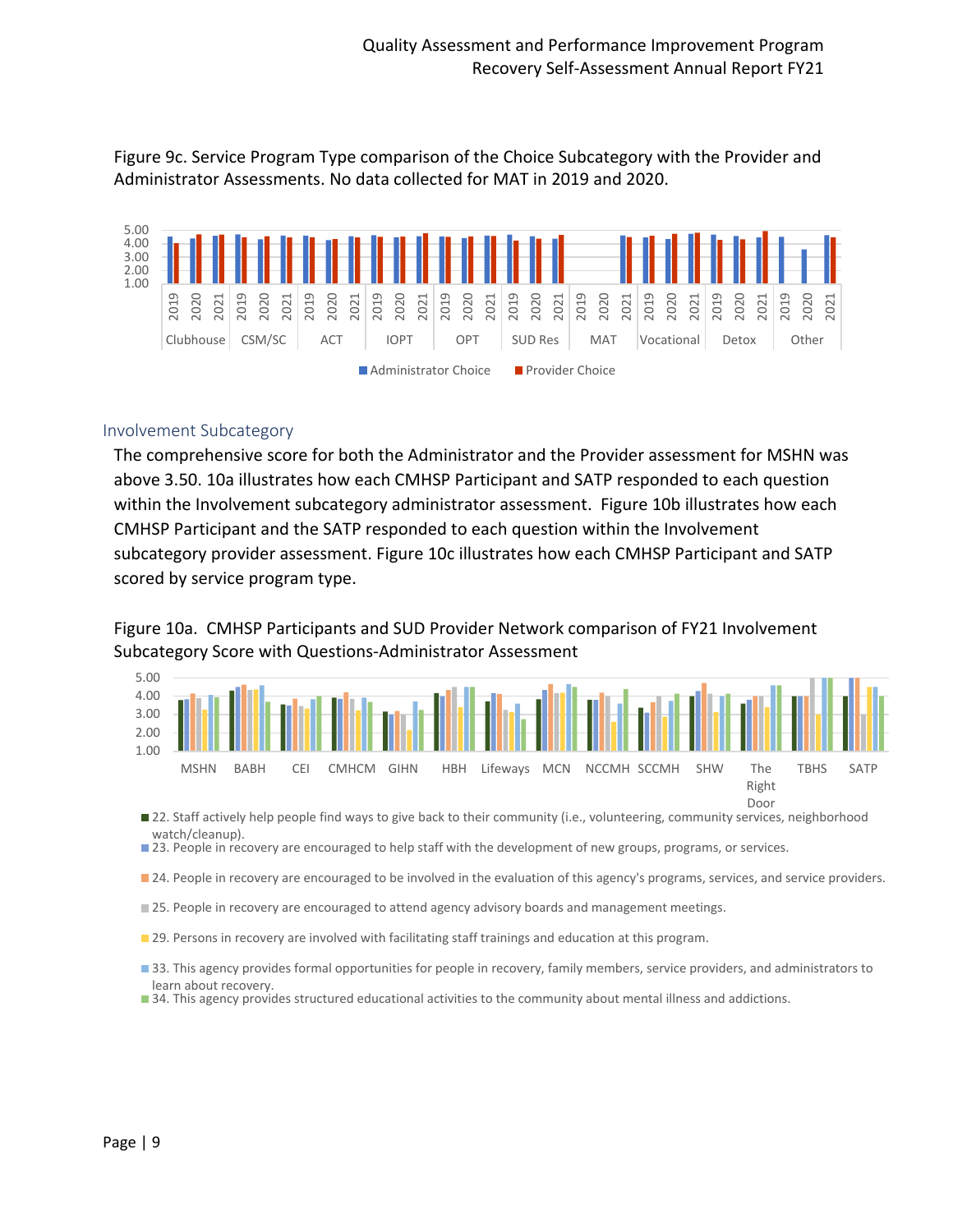



- 22. Staff actively help people find ways to give back to their community (i.e., volunteering, community services, neighborhood watch/cleanup).
- 23. People in recovery are encouraged to help staff with the development of new groups, programs, or services.
- 24. People in recovery are encouraged to be involved in the evaluation of this agency's programs, services, and service providers.
- 25. People in recovery are encouraged to attend agency advisory boards and management meetings.
- 29. Persons in recovery are involved with facilitating staff trainings and education at this program.



#### Figure 10c. Service Program Type comparison of the Involvement Subcategory

#### <span id="page-10-0"></span>Life Goals Subcategory

The comprehensive score for both the Administrators Assessment and the Provider Assessment was above 3.50. Figure 11a-11b illustrates how each CMHSP Participant and SATP responded to the Life Goals subcategory administrator assessment. Figure 11c-11d illustrate how each CMHSP Participant and the SATP responded to the Life Goals provider assessment. Figure 11e demonstrates how each CMHSP Participant and the SATP scored by service program type.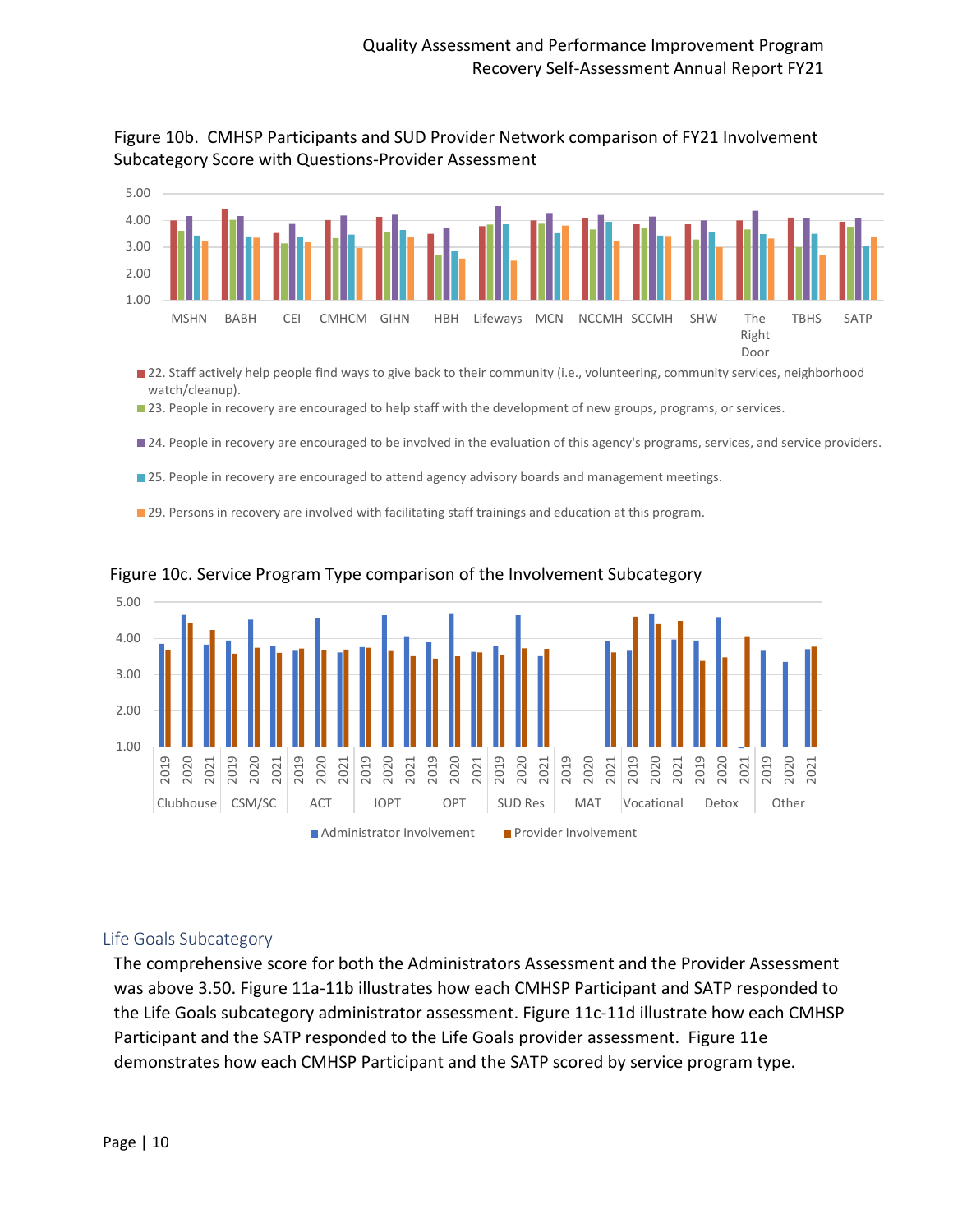Figure 11a. CMHSP Participants and SATP comparison of FY21 Life Goals Subcategory Score with Questions-Administrator Assessment (Questions 3, 7, 8, 9, 12)



- 7. Staff believe in the ability of program participants to recover.
- 8. Staff believe that program participants have the ability to manage their own symptoms.
- 9. Staff believe that program participants can make their own life choices regarding things such as where to live , when to work, whom to be friends with, etc.
- ■12. Staff encourage program participants to take risks and try new things.
- 16. Staff help program participants to develop and plan for life goals beyond managing symptoms or staying stable(e.g., employment, education, physical fitness, connecting with family and friends, hobbies).

## Figure 11b. CMHSP Participant and SATP comparison of FY21 Life Goals Subcategory Score with Questions-Administrator Assessment (Questions 16, 17, 18, 28, 31, 32)



■ 16. Staff help program participants to develop and plan for life goals beyond managing symptoms or staying stable(e.g., employment, education, physical fitness, connecting with family and friends, hobbies).

■ 17. Staff routinely assist program participants with getting jobs.

18. Staff actively help program participants to get involved in non-mental health related activities, such as church groups, adult education, sports, or hobbies.

28. The primary role of agency staff is to assist a person with fulfilling his/her own goals and aspirations.

**31.** Staff are knowledgeable about special interest groups and activities in the community

■ 32. Agency staff are diverse in terms of culture, ethnicity, lifestyle, and interests.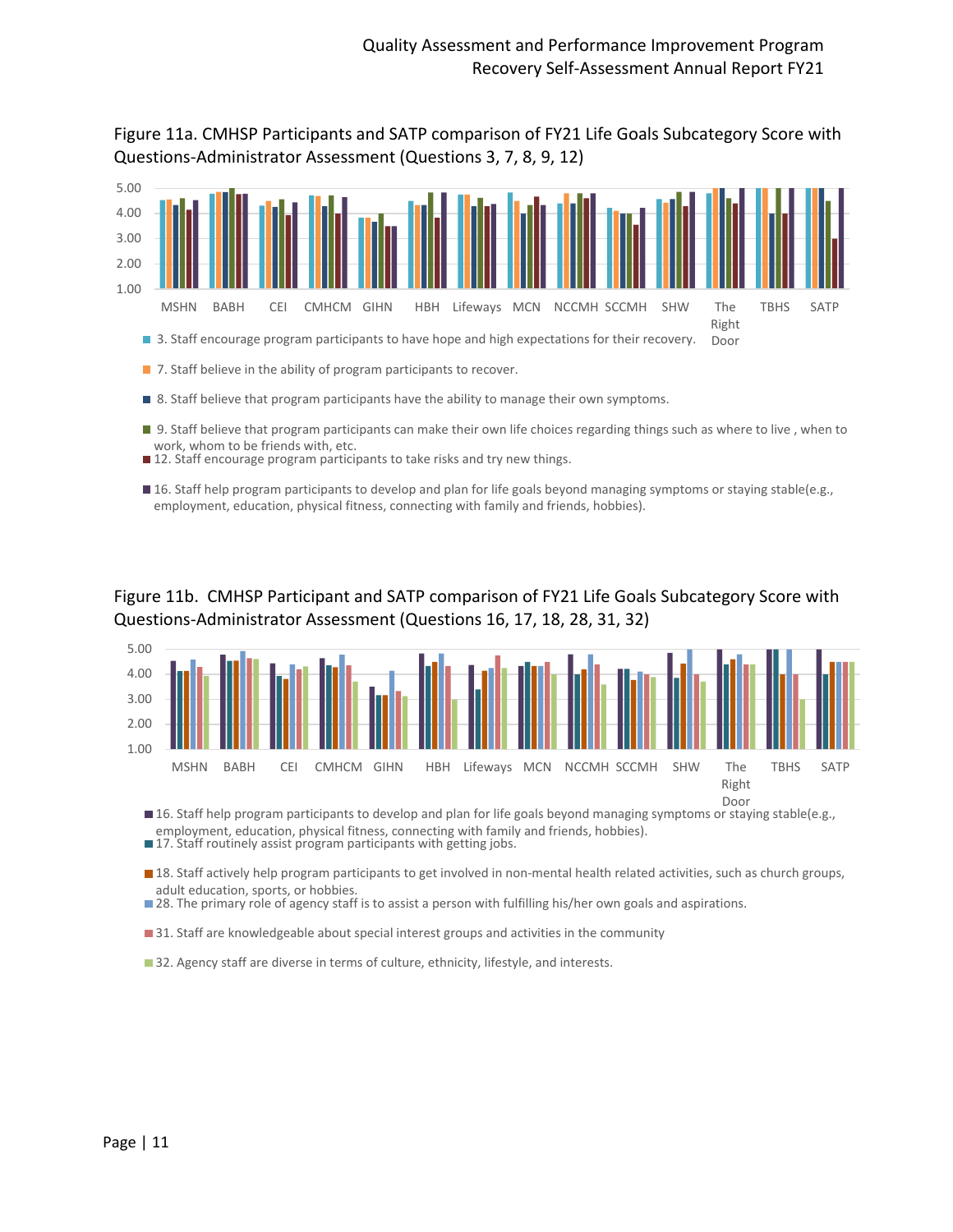Figure 11c. CMHSP Participants and SATP comparison of FY21 Life Goals Subcategory Score with Questions-Provider Assessment (Questions 3, 7, 8, 9, 12)



- 9. Staff believe that program participants can make their own life choices regarding things such as where to live , when to work, whom to be friends with, etc.
- 12. Staff encourage program participants to take risks and try new things.

Figure 11d. CMHSP Participants and SATP comparison of FY21 Life Goals Subcategory Score with Questions-Provider Assessment (Questions 16, 17, 18, 28, 31, 32)



stable(e.g., employment, education, physical fitness, connecting with family and friends, hobbies).

■ 17. Staff routinely assist program participants with getting jobs.

■ 18. Staff actively help program participants to get involved in non-mental health related activities, such as church groups, adult education, sports, or hobbies.

**28.** The primary role of agency staff is to assist a person with fulfilling his/her own goals and aspirations.

**31.** Staff are knowledgeable about special interest groups and activities in the community

■ 32. Agency staff are diverse in terms of culture, ethnicity, lifestyle, and interests.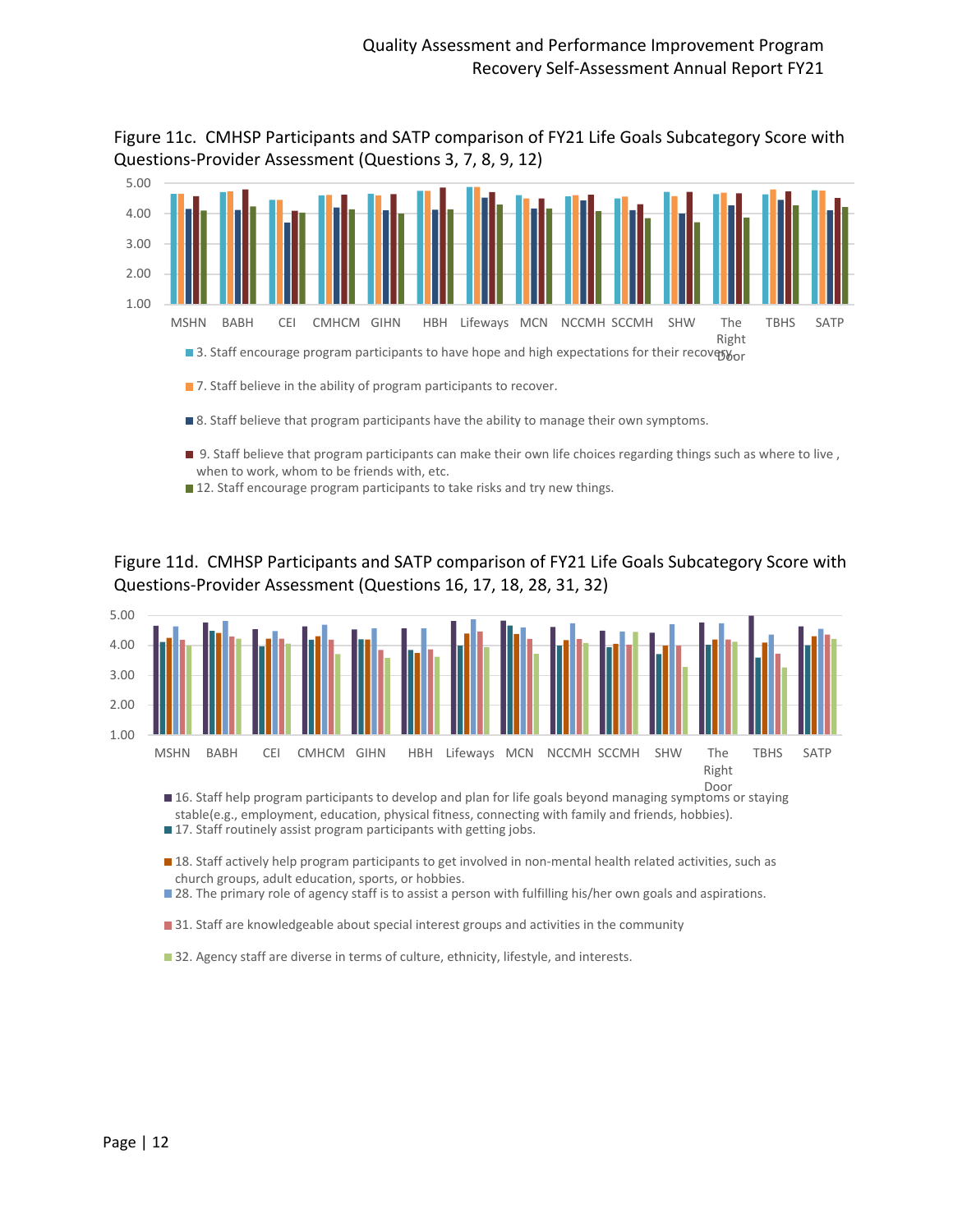

Figure 11e. Service Program Type comparison of Life Goals Subcategory

## <span id="page-13-0"></span>Individually Tailored Services Subcategory

The comprehensive score for both the Administrators and the Provider assessment was above 3.50. Figure 12a illustrates how each CMHSP Participant and SATP responded to the Individually Tailored Services subcategory administrator assessment. Figure 12b illustrate how each CMHSP Participant and SATP responded to the Individually Tailored Services subcategory provider assessment. Figure 12c demonstrates how each CMHSP Participant and SATP scored by service program type.

Figure 12a. CMHSP Participants and SATPs comparison of FY21 Individually Tailored Services Subcategory Score with Questions-Administrator Assessment



**13.** This program offers specific services that fit each participant's unique culture and life experiences.

19. Staff work hard to help program participants to include people who are important to them in their recovery/treatment planning (such as family, friends, clergy, or an employer).

30. Staff at this program regularly attend trainings on cultural competency.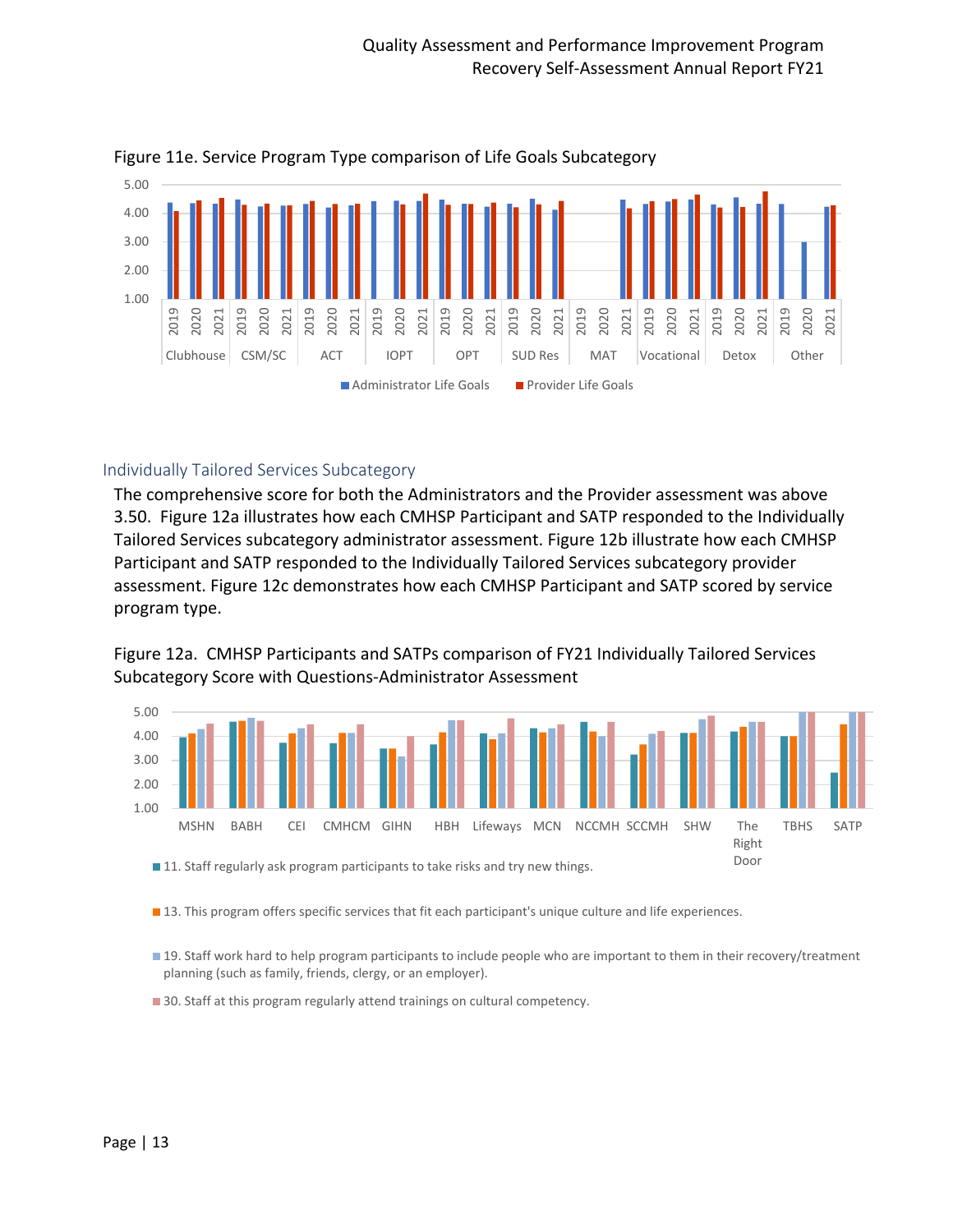

Figure 12b. CMHSP Participants and SATPs comparison of FY21 Individually Tailored Services Subcategory Score with Questions-Provider Assessment

13. This program offers specific services that fit each participant's unique culture and life experiences.

- 19. Staff work hard to help program participants to include people who are important to them in their recovery/treatment planning (such as family, friends, clergy, or an employer).
- 30. Staff at this program regularly attend trainings on cultural competency.



Figure 12c. Service Program Type comparison of Individually Tailored Services Subcategory

## <span id="page-14-0"></span>Diversity Subcategory

The comprehensive score for both the Administrator and Provider Assessment was above 3.5. Figure 13a illustrates how the CMHSP Participants and the SATP responded to the Diversity subcategory administrator assessment. Figure 13b illustrate how each CMHSP Participant and SATP Network responded to the Diversity subcategory provider assessment. Figure 13c demonstrates how each CMHSP Participant and the SATP scored by service program type.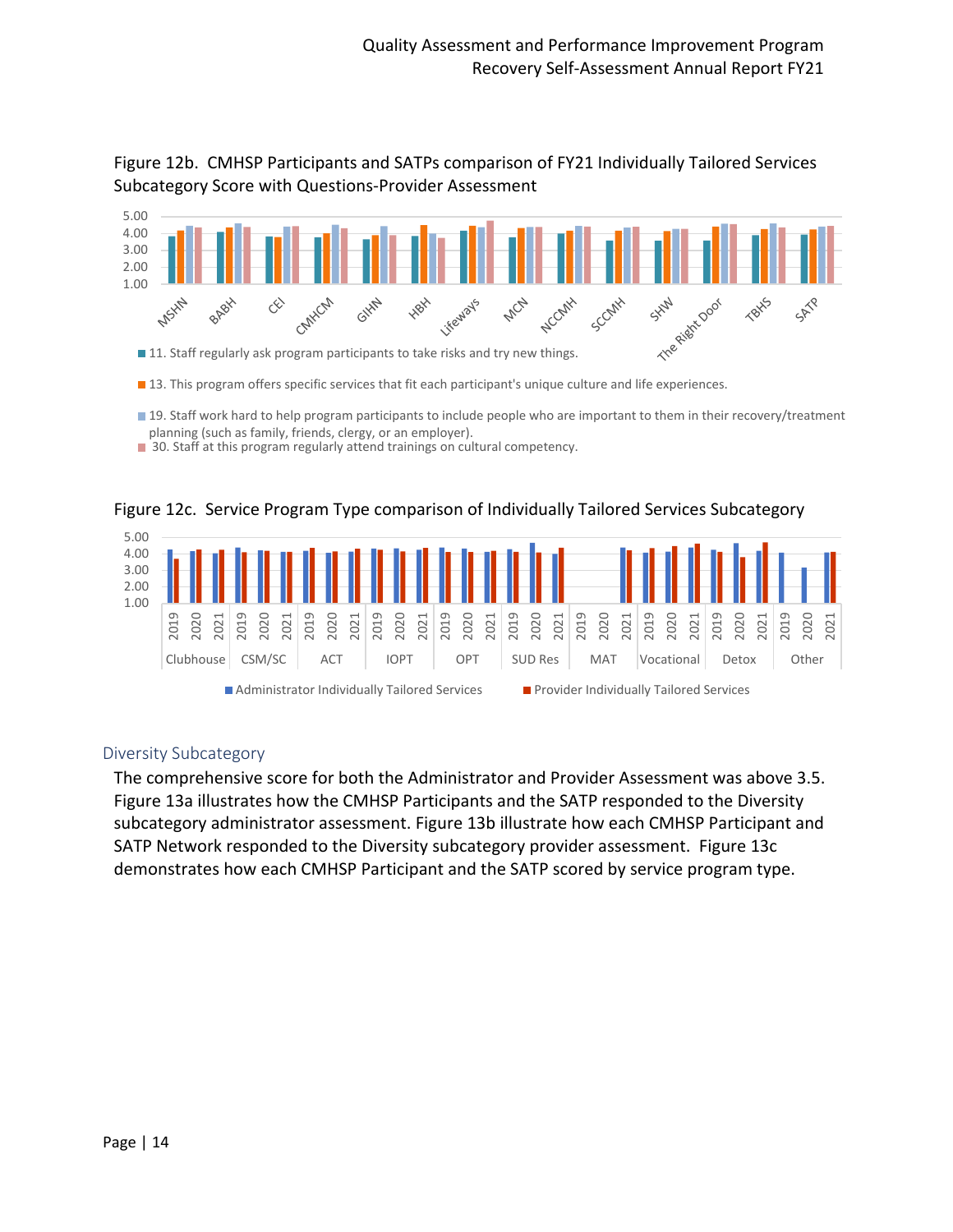



**15.** Staff offer participants opportunities to discuss their sexual needs and interests when they wish.

**20.** Staff actively introduce program participants to persons in recovery who can serve as role models or mentors.

21. Staff actively connect program participants with self help, peer support, or consumer advocacy groups and programs.

- 26. Staff talk with program participants about what it takes to compete or exit the program.
- 35. This agency provides a variety of treatment options for program participants (e.g., individual, group, peer support, medical, community-based, employment, skill building, employment, etc.).
- 36. Groups, meetings and other activities are scheduled in the evenings or on weekends so as not to conflict with other recovery-oriented activities such as employment or school.

## Figure 13b. CMHSP Participants and SATPs comparison of FY21 Diversity of Treatment-Provider Assessment



■ 14. Staff offer participants opportunities to discuss their spiritual needs and interests when they wish.

**15.** Staff offer participants opportunities to discuss their sexual needs and interests when they wish.

- **20.** Staff actively introduce program participants to persons in recovery who can serve as role models or mentors.
- 21. Staff actively connect program participants with self help, peer support, or consumer advocacy groups and programs.
- **26. Staff talk with program participants about what it takes to complete or exit the program.**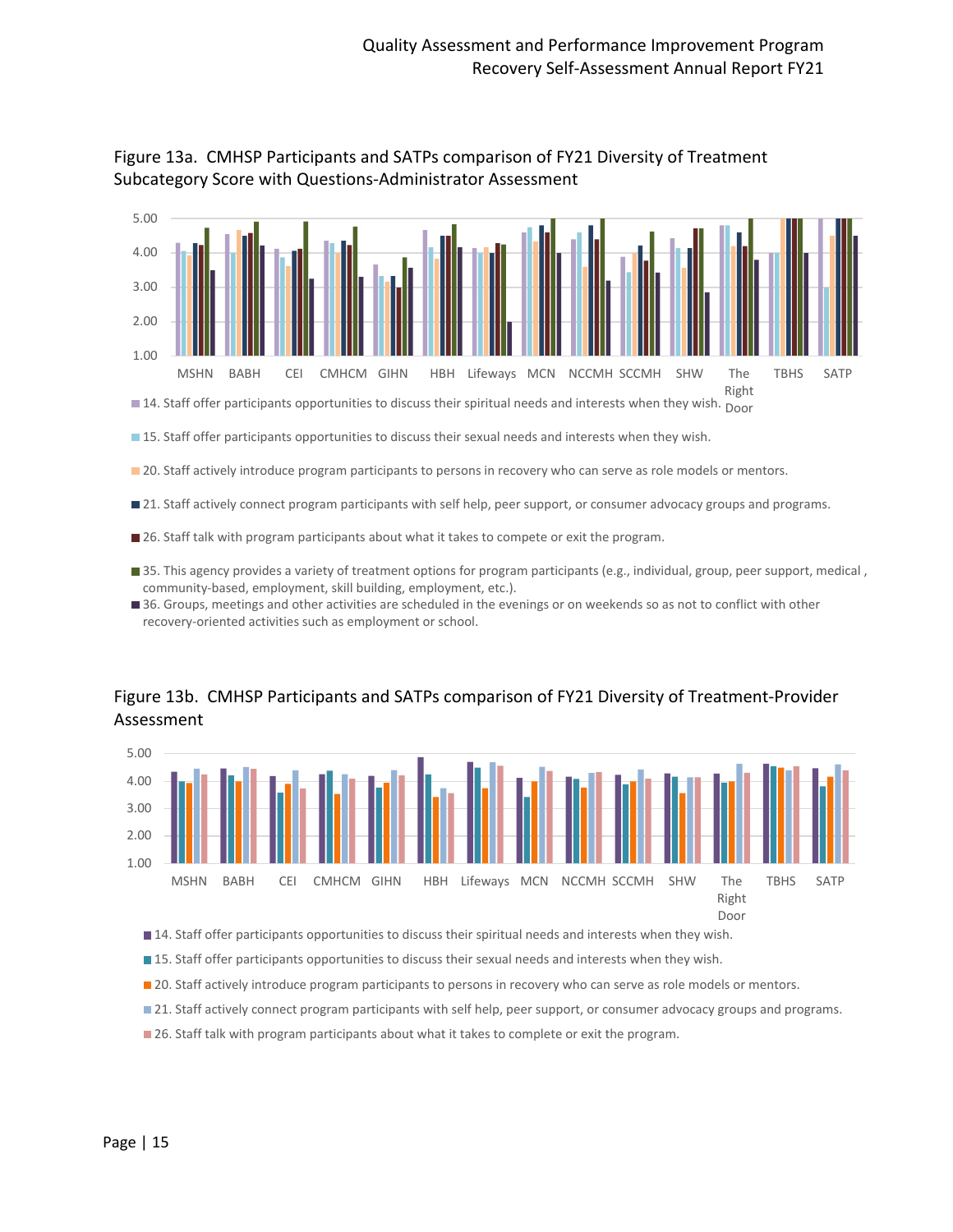

Figure 13c. Service Program Type comparison of Diversity of Treatment Subcategory

#### <span id="page-16-0"></span>**Summary**

For FY2021 the RSA-R Administrator Assessment and the RSA-R Provider Assessment was completed by each CMHSP Participant and SATP. Each assessment was scored separately for comparison purposes. The assessments consisted of six (6) separate subcategories that included Inviting, Choice, Involvement, Life Goals, Individually Tailored Services and Diversity of Treatment.

## <span id="page-16-1"></span>Administrator Assessment

Did the targeted interventions increase the region's recovery environment? MSHN met the expectation of a total comprehensive score of 3.50 or higher on the RSA Administrator Assessment, indicating overall satisfaction with the statements in the assessment. Additionally, MSHN demonstrated a score of 3.50 and higher for each subcategory. An upward trend is exhibited with no significant change since FY2020. The subcategories in which MSHN has performed well continues to be the Inviting Subcategory (4.59 a decrease from 4.67) and the Choice Subcategory (4.62 an increase from 4.56). The Involvement Subcategory continues to demonstrate the lowest score since the onset of the project (3.77 an increase from 3.71). In 2017 the Involvement Subcategory did reach 3.64 and has continued to increase each year. Currently all subcategories range from 3.77 to 4.62. Additional analysis was completed using the comprehensive score by provision of clinical services. Nine service program types were utilized. Seven of the eight (one of the nine was new therefore no comparative data exists) decreased. The recovery environment of the organization, based on the assessment of the administrators, exhibited a range of 4.07-4.41 on a scale from 1-5 with 5 being strongly agree.

The 5 questions that scored the highest

| <b>Questions</b>                                                                                                   | <b>MSHN</b> |
|--------------------------------------------------------------------------------------------------------------------|-------------|
| 6. Staff do not use threats, bribes, or other forms of pressure to influence the behavior of program participants. | 4.84        |
| 4. Program participants can change their clinician or case manager if they wish.                                   | 4.82        |
| 1. Staff make a concerted effort to welcome people in recovery and help them to feel comfortable in this program   | 4.75        |
| 35. This agency provides a variety of treatment options for program participants (e.g., individual, group, peer    |             |
| support, medical, community-based, employment, skill building, employment, etc.).                                  | 4.73        |
| 10. Staff listen to and respect the decisions that program participants make about their treatment and care.       | 4.64        |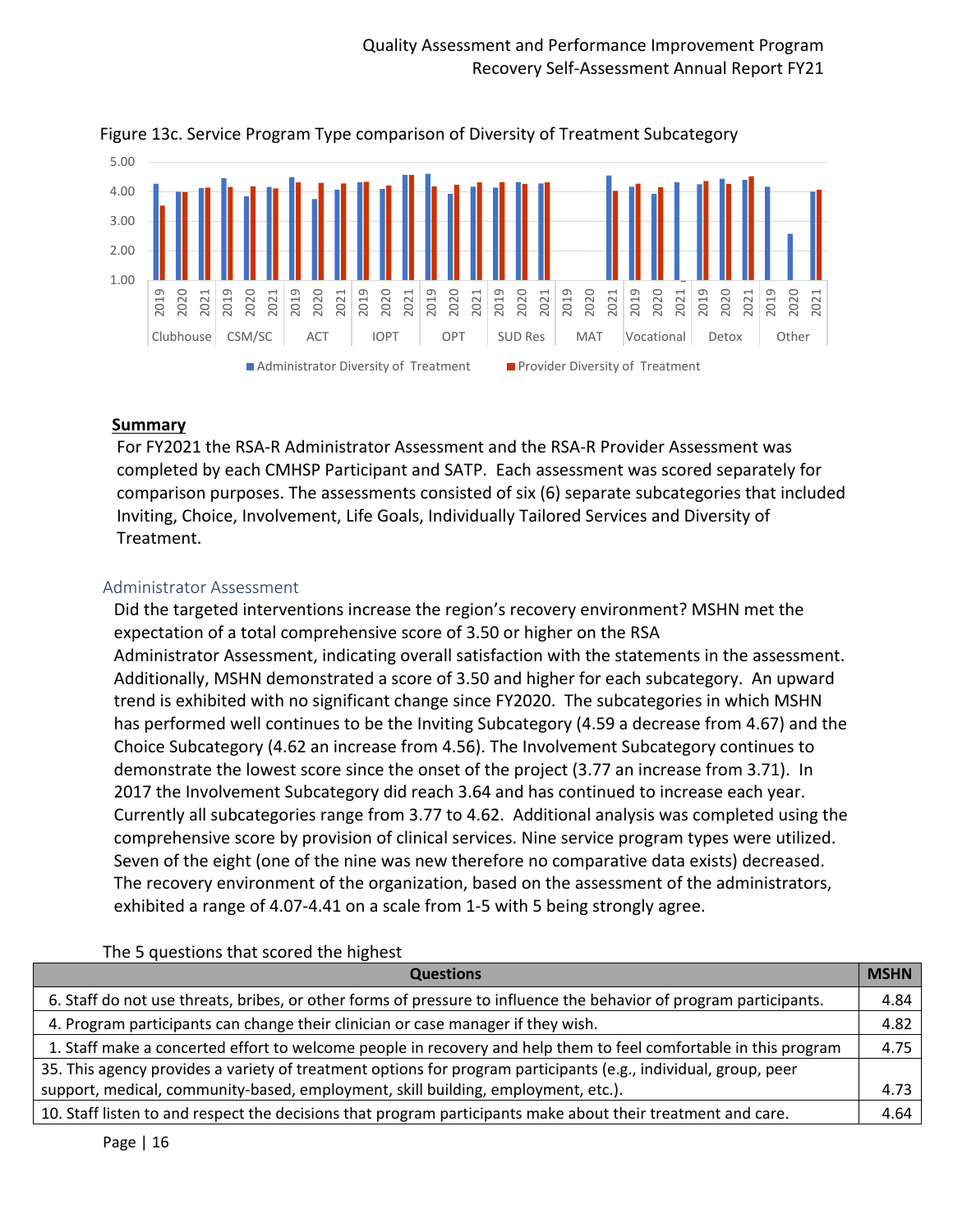## Quality Assessment and Performance Improvement Program Recovery Self-Assessment Annual Report FY21

The five questions that scored the lowest

| <b>Questions</b>                                                                                                  | <b>MSHN</b> |
|-------------------------------------------------------------------------------------------------------------------|-------------|
| 25. People in recovery are encouraged to attend agency advisory boards and management meetings.                   | 3.89        |
| 23. People in recovery are encouraged to help staff with the development of new groups, programs, or services.    | 3.83        |
| 22. Staff actively help people find ways to give back to their community (i.e., volunteering, community services, |             |
| neighborhood watch/cleanup).                                                                                      | 3.80        |
| 36. Groups, meetings and other activities are scheduled in the evenings or on weekends so as not to conflict with |             |
| other recovery-oriented activities such as employment or school.                                                  | 3.49        |
| 29. Persons in recovery are involved with facilitating staff trainings and education at this program.             | 3.27        |

#### <span id="page-17-0"></span>Provider Assessment

Did the targeted interventions increase the region's recovery environment? The MSHN RSA-R Provider Assessment of Recovery met the expectation of improvement each year by demonstrating a comprehensive score of 4.27 in FY21, up from 4.25 in FY20. Each subcategory stayed the same or demonstrated improvement in FY21, ranging from 3.71-4.56. The subcategories performing well included the Choice Subcategory (4.56) and Inviting (4.56). Involvement continued to score lowest for the provider assessment. Additional analysis was completed using the comprehensive score by provision of clinical services. Nine service program types were utilized. Seven of the nine indicated improvement in the recovery environment of the organization exhibiting a range of 4.18-4.80 on a scale from 1-5 with 5 being strongly agree.

The five questions that scored the highest

| Provider                                                                                                           | <b>MSHN</b> |
|--------------------------------------------------------------------------------------------------------------------|-------------|
| 6. Staff do not use threats, bribes, or other forms of pressure to influence the behavior of program participants. | 4.81        |
| 1. Staff make a concerted effort to welcome people in recovery and help them to feel comfortable in this           |             |
| program                                                                                                            | 4.75        |
| 16. Staff help program participants to develop and plan for life goals beyond managing symptoms or staying         |             |
| stable (e.g., employment, education, physical fitness, connecting with family and friends, hobbies).               | 4.66        |
| 7. Staff believe in the ability of program participants to recover.                                                | 4.66        |
| 10. Staff listen to and respect the decisions that program participants make about their treatment and care.       | 4.65        |

#### The five questions that scored the lowest

| Provider                                                                                                          | <b>MSHN</b> |
|-------------------------------------------------------------------------------------------------------------------|-------------|
| 20. Staff actively introduce program participants to persons in recovery who can serve as role models or mentors. | 3.93        |
| 11. Staff regularly ask program participants to take risks and try new things.                                    | 3.84        |
| 23. People in recovery are encouraged to help staff with the development of new groups, programs, or services.    | 3.61        |
| 25. People in recovery are encouraged to attend agency advisory boards and management meetings.                   | 3.43        |
| 29. Persons in recovery are involved with facilitating staff trainings and education at this program.             | 3.24        |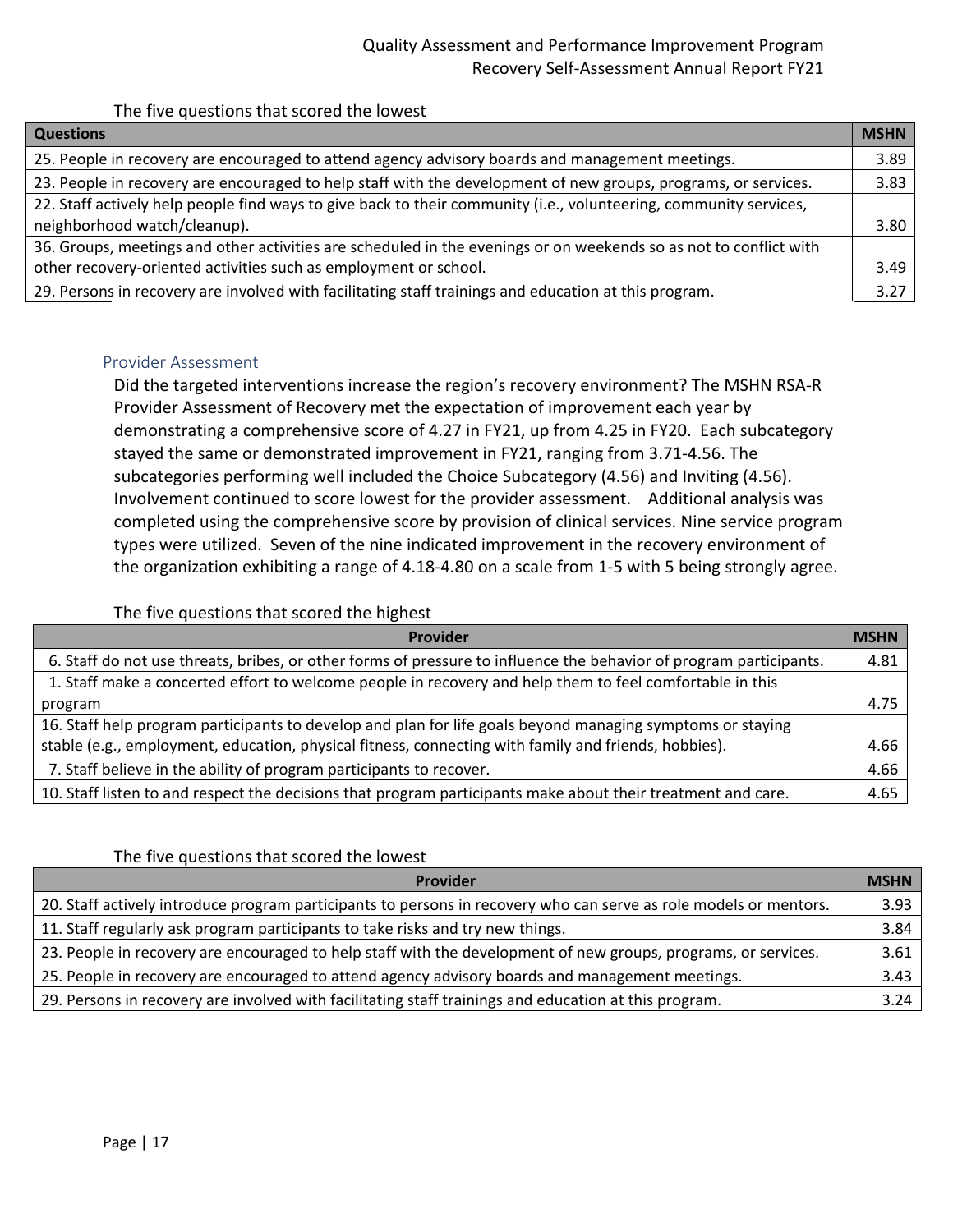#### <span id="page-18-0"></span>Evaluation of Effectiveness

Interventions implemented in FY20 demonstrated effectiveness. MSHN has increased opportunities of consumer involvement. MSHN, beginning in October 2021 will include two primary and/or secondary consumers to the membership of the MSHN Quality Improvement Council and the MSHN Customer Service Committee.

The questions that ranked the lowest in both the RSA-Administrator Assessment and the RSA-Provider Assessment from FY20, continue to be among the lowest for FY21, however improvement was exhibited. Growth areas to consider include subcategories or questions that perform below the 3.50 indicating disagreement or room for improvement. Question 29 continued to receive a score of less than 3.50 for both the administrator and provider assessments. Additionally, consideration should be given to the questions that offer the most opportunity for improvement or that have demonstrated a decrease since the previous year. The Involvement subcategory demonstrated the largest opportunity for growth.

The results were reviewed further by the MSHN Quality Improvement Council, the SUD Provider Network, and the Regional Consumer Advisory Council considering the growth areas identified above. Each CMHSP Participant and SUD Provider reviewed their organization to determine the need for local improvement recommendations/interventions. Based on the additional reviews the following recommendations were made.

#### <span id="page-18-1"></span>Recommendations

- Providers will continue to provide opportunities for consumer involvement in the organization. Communication of opportunities include but is not limited to the following methods: internal/external postings, newsletters, newspapers, assigned worker, and social media.
- Based on the completion of the PIP and improved performance demonstrated over the past 6 years, QIC has recommended the administration of the RSA-R Provider and Administrator Versions be discontinued effective FY22.

Attachment 1 demonstrates the average response for each question the MSHN Administrators Assessment.

Attachment 2 demonstrates the average response for each question on the MSHN Providers Assessment.

| <b>Report Completed by: Sandy Gettel MSHN Quality Manager</b> | Date: 8/31/2021 |
|---------------------------------------------------------------|-----------------|
| <b>MSHN QIC Review:</b>                                       | Date: 9/23/2021 |
| <b>Provider Network Review:</b>                               | Date: 9/23/2021 |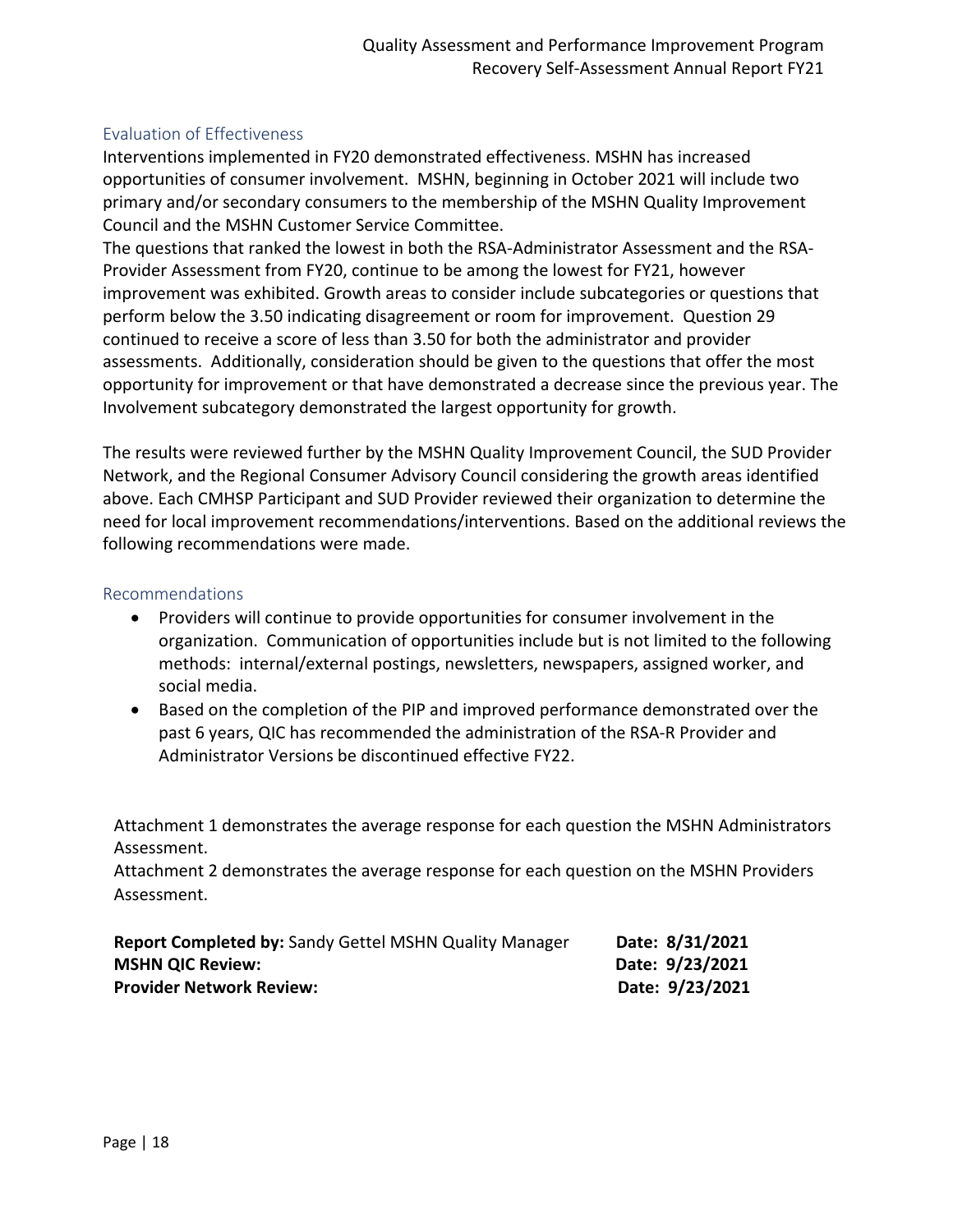| г  |  |
|----|--|
| 5  |  |
| c  |  |
|    |  |
| т. |  |
|    |  |
|    |  |
|    |  |
|    |  |
|    |  |
|    |  |
|    |  |
|    |  |
|    |  |

## **Key** *\*Five Lowest Scores \*\*Five Highest Scores for each organization*

| Comparison by Organization                                                                                                                                                                                              |             |             |            |              |             |            |                 |            |              |              |            |                                           |             | Attachment 1 |
|-------------------------------------------------------------------------------------------------------------------------------------------------------------------------------------------------------------------------|-------------|-------------|------------|--------------|-------------|------------|-----------------|------------|--------------|--------------|------------|-------------------------------------------|-------------|--------------|
| *Five Lowest Scores **Five Highest Scores for each organization<br>Key                                                                                                                                                  |             |             |            |              |             |            |                 |            |              |              |            |                                           |             |              |
| Recovery Self-Assessment - Administrator Version                                                                                                                                                                        |             |             |            |              |             |            |                 |            |              |              |            |                                           |             |              |
| <b>Administrator</b>                                                                                                                                                                                                    | <b>MSHN</b> | <b>BABH</b> | <b>CEI</b> | <b>CMHCM</b> | <b>GIHN</b> | <b>HBH</b> | <b>Lifeways</b> | <b>MCN</b> | <b>NCCMH</b> | <b>SCCMH</b> | <b>SHW</b> | <b>The</b><br><b>Right</b><br><b>Door</b> | <b>TBHS</b> | <b>SATP</b>  |
| Inviting                                                                                                                                                                                                                |             |             |            |              |             |            |                 |            |              |              |            |                                           |             |              |
| 1. Staff make a concerted effort to welcome people in<br>recovery and help them to feel comfortable in this<br>program                                                                                                  | 4.75        | 4.86        | 4.73       | 4.71         | 4.33        | 4.83       | 4.88            | 4.67       | 5.00         | 4.33         | 5.00       | 5.00                                      | 5.00        | 5.00         |
| 2. This program/agency offers an inviting and dignified<br>physical environment (e.g., the lobby, waiting rooms,<br>etc.)                                                                                               | 4.55        | 4.71        | 4.13       | 4.79         | 3.13        | 4.83       | 5.00            | 4.60       | 4.60         | 4.78         | 4.71       | 5.00                                      | 5.00        | 5.00         |
| <b>Life Goals</b>                                                                                                                                                                                                       |             |             |            |              |             |            |                 |            |              |              |            |                                           |             |              |
| 3. Staff encourage program participants to have hope<br>and high expectations for their recovery.                                                                                                                       | 4.54        | 4.79        | 4.31       | 4.71         | 3.83        | 4.50       | 4.75            | 4.83       | 4.40         | 4.22         | 4.57       | 4.80                                      | 5.00        | 5.00         |
| 7. Staff believe in the ability of program participants<br>to recover.                                                                                                                                                  | 4.55        | 4.86        | 4.50       | 4.69         | 3.83        | 4.33       | 4.75            | 4.50       | 4.80         | 4.11         | 4.43       | 5.00                                      | 5.00        | 5.00         |
| 8. Staff believe that program participants have the<br>ability to manage their own symptoms.                                                                                                                            | 4.34        | 4.85        | 4.27       | 4.29         | 3.67        | 4.33       | 4.29            | 4.00       | 4.40         | 4.00         | 4.57       | 5.00                                      | 4.00        | 5.00         |
| 9. Staff believe that program participants can make<br>their own life choices regarding things such as where<br>to live, when to work, whom to be friends with, etc.                                                    | 4.60        | 5.00        | 4.56       | 4.71         | 4.00        | 4.83       | 4.63            | 4.33       | 4.80         | 4.00         | 4.86       | 4.60                                      | 5.00        | 4.50         |
| 12. Staff encourage program participants to take risks<br>and try new things.                                                                                                                                           | 4.15        | 4.77        | 3.94       | 4.00         | 3.50        | 3.83       | 4.29            | 4.67       | 4.60         | 3.56         | 4.29       | 4.40                                      | 4.00        | 3.00         |
| 16. Staff help program participants to develop and<br>plan for life goals beyond managing symptoms or<br>staying stable(e.g., employment, education, physical<br>fitness, connecting with family and friends, hobbies). | 4.54        | 4.79        | 4.44       | 4.64         | 3.50        | 4.83       | 4.38            | 4.33       | 4.80         | 4.22         | 4.86       | 5.00                                      | 5.00        | 5.00         |
| 17. Staff routinely assist program participants with<br>getting jobs.                                                                                                                                                   | 4.13        | 4.54        | 3.93       | 4.36         | 3.17        | 4.33       | 3.40            | 4.50       | 4.00         | 4.22         | 3.86       | 4.40                                      | 5.00        | 4.00         |
| 18. Staff actively help program participants to get<br>involved in non-mental health related activities, such<br>as church groups, adult education, sports, or hobbies.                                                 | 4.14        | 4.55        | 3.81       | 4.29         | 3.17        | 4.50       | 4.14            | 4.33       | 4.20         | 3.78         | 4.43       | 4.60                                      | 4.00        | 4.50         |
| 28. The primary role of agency staff is to assist a<br>person with fulfilling his/her own goals and<br>aspirations.                                                                                                     | 4.59        | 4.93        | 4.40       | 4.79         | 4.14        | 4.83       | 4.25            | 4.33       | 4.80         | 4.11         | 5.00       | 4.80                                      | 5.00        | 4.50         |
| 31. Staff are knowledgeable about special interest<br>groups and activities in the community                                                                                                                            | 4.29        | 4.64        | 4.20       | 4.36         | 3.33        | 4.33       | 4.75            | 4.50       | 4.40         | 4.00         | 4.00       | 4.40                                      | 4.00        | 4.50         |
| 32. Agency staff are diverse in terms of culture,<br>ethnicity, lifestyle, and interests.                                                                                                                               | 3.94        | 4.62        | 4.31       | 3.71         | 3.13        | 3.00       | 4.25            | 4.00       | 3.60         | 3.89         | 3.71       | 4.40                                      | 3.00        | 4.50         |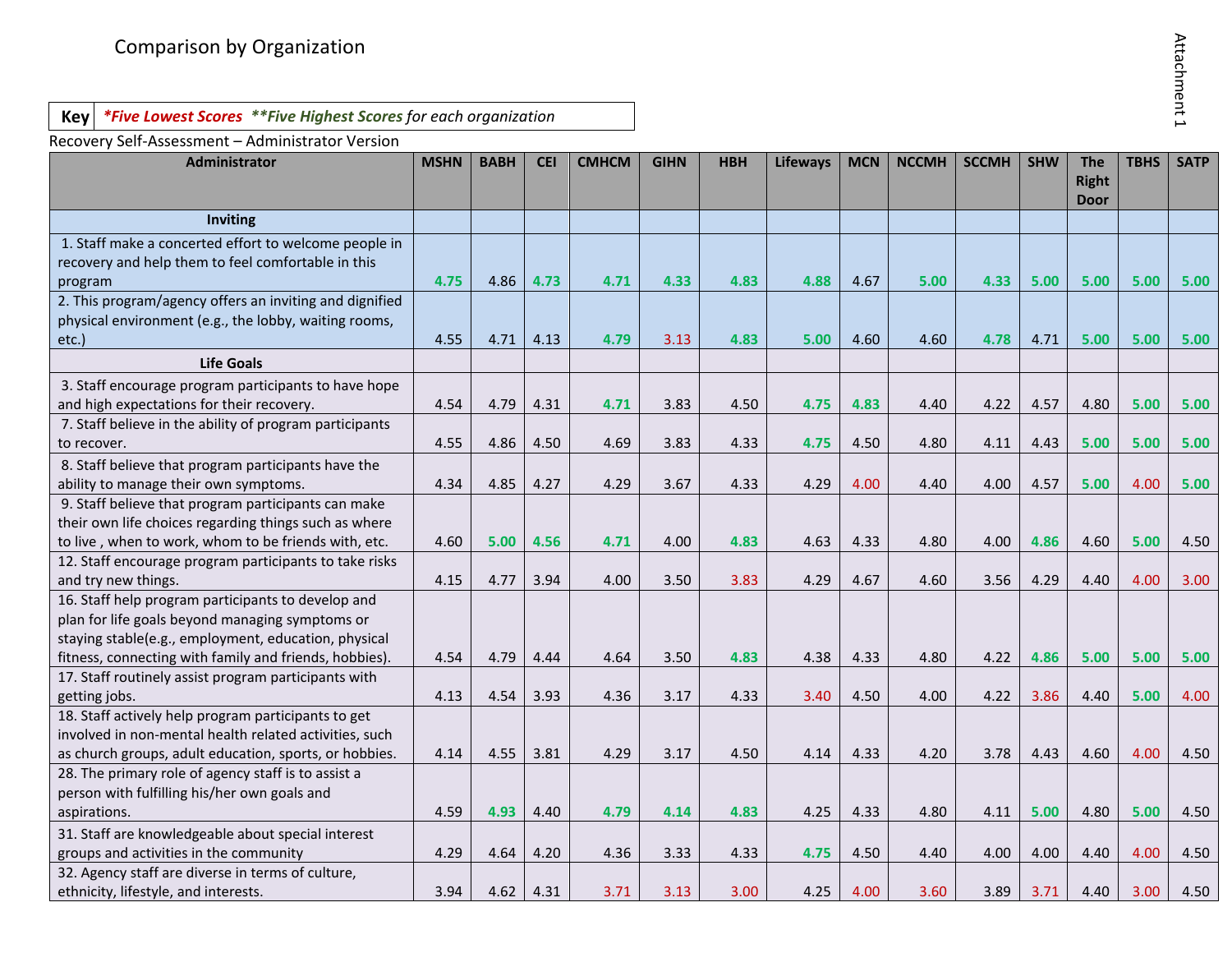| <b>Administrator</b>                                 | <b>MSHN</b> | <b>BABH</b> | <b>CEI</b> | <b>CMHCM</b> | <b>GIHN</b> | <b>HBH</b> | <b>Lifeways</b> | <b>MCN</b> | <b>NCCMH</b> | <b>SCCMH</b> | <b>SHW</b> | <b>The</b>                  | <b>TBHS</b> | <b>SATP</b> |
|------------------------------------------------------|-------------|-------------|------------|--------------|-------------|------------|-----------------|------------|--------------|--------------|------------|-----------------------------|-------------|-------------|
|                                                      |             |             |            |              |             |            |                 |            |              |              |            | <b>Right</b><br><b>Door</b> |             |             |
| <b>Choice</b>                                        |             |             |            |              |             |            |                 |            |              |              |            |                             |             |             |
| 4. Program participants can change their clinician   |             |             |            |              |             |            |                 |            |              |              |            |                             |             |             |
| or case manager if they wish.                        | 4.82        | 4.91        | 4.80       | 4.57         | 4.67        | 5.00       | 4.71            | 5.00       | 5.00         | 5.00         | 4.86       | 4.80                        | 5.00        | 5.00        |
| 5. Program participants can easily access their      |             |             |            |              |             |            |                 |            |              |              |            |                             |             |             |
| treatment records if they wish.                      | 4.51        | 4.85        | 4.50       | 4.21         | 4.17        | 4.50       | 4.63            | 4.83       | 4.40         | 4.11         | 4.57       | 5.00                        | 5.00        | 4.00        |
| 6. Staff do not use threats, bribes, or other forms  |             |             |            |              |             |            |                 |            |              |              |            |                             |             |             |
| of pressure to influence the behavior of program     |             |             |            |              |             |            |                 |            |              |              |            |                             |             |             |
| participants.                                        | 4.84        | 4.93        | 4.75       | 4.93         | 4.14        | 5.00       | 4.86            | 4.67       | 5.00         | 4.89         | 5.00       | 5.00                        | 5.00        | 5.00        |
| 10. Staff listen to and respect the decisions that   |             |             |            |              |             |            |                 |            |              |              |            |                             |             |             |
| program participants make about their treatment      |             |             |            |              |             |            |                 |            |              |              |            |                             |             |             |
| and care.                                            | 4.64        | 4.93        | 4.56       | 4.71         | 3.83        | 4.83       | 4.63            | 4.83       | 5.00         | 3.89         | 4.86       | 5.00                        | 5.00        | 4.50        |
| 27. Progress made towards an individual's own        |             |             |            |              |             |            |                 |            |              |              |            |                             |             |             |
| personal goals is tracked regularly.                 | 4.51        | 4.92        | 4.33       | 4.43         | 3.71        | 4.83       | 4.75            | 4.50       | 4.80         | 3.89         | 4.86       | 4.80                        | 5.00        | 5.00        |
| <b>Individually Tailored Services</b>                |             |             |            |              |             |            |                 |            |              |              |            |                             |             |             |
| 11. Staff regularly ask program participants to      |             |             |            |              |             |            |                 |            |              |              |            |                             |             |             |
| take risks and try new things.                       | 3.97        | 4.62        | 3.73       | 3.71         | 3.50        | 3.67       | 4.13            | 4.33       | 4.60         | 3.25         | 4.14       | 4.20                        | 4.00        | 2.50        |
| 13. This program offers specific services that fit   |             |             |            |              |             |            |                 |            |              |              |            |                             |             |             |
| each participant's unique culture and life           |             |             |            |              |             |            |                 |            |              |              |            |                             |             |             |
| experiences.                                         | 4.12        | 4.64        | 4.13       | 4.14         | 3.50        | 4.17       | 3.88            | 4.17       | 4.20         | 3.67         | 4.14       | 4.40                        | 4.00        | 4.50        |
| 19. Staff work hard to help program participants     |             |             |            |              |             |            |                 |            |              |              |            |                             |             |             |
| to include people who are important to them in       |             |             |            |              |             |            |                 |            |              |              |            |                             |             |             |
| their recovery/treatment planning                    | 4.31        | 4.77        | 4.33       | 4.14         | 3.17        | 4.67       | 4.13            | 4.33       | 4.00         | 4.11         | 4.71       | 4.60                        | 5.00        | 5.00        |
| 30. Staff at this program regularly attend trainings |             |             |            |              |             |            |                 |            |              |              |            |                             |             |             |
| on cultural competency.                              | 4.53        | 4.64        | 4.50       | 4.50         | 4.00        | 4.67       | 4.75            | 4.50       | 4.60         | 4.22         | 4.86       | 4.60                        | 5.00        | 5.00        |
| <b>Diversity of Treatment</b>                        |             |             |            |              |             |            |                 |            |              |              |            |                             |             |             |
| 14. Staff offer participants opportunities to        |             |             |            |              |             |            |                 |            |              |              |            |                             |             |             |
| discuss their spiritual needs and interests when     |             |             |            |              |             |            |                 |            |              |              |            |                             |             |             |
| they wish.                                           | 4.29        | 4.55        | 4.13       | 4.36         | 3.67        | 4.67       | 4.14            | 4.60       | 4.40         | 3.89         | 4.43       | 4.80                        | 4.00        | 5.00        |
| 15. Staff offer participants opportunities to        |             |             |            |              |             |            |                 |            |              |              |            |                             |             |             |
| discuss their sexual needs and interests when        |             |             |            |              |             |            |                 |            |              |              |            |                             |             |             |
| they wish.                                           | 4.06        | 4.00        | 3.88       | 4.29         | 3.33        | 4.17       | 4.00            | 4.75       | 4.60         | 3.44         | 4.14       | 4.80                        | 4.00        | 3.00        |
| 20. Staff actively introduce program participants    |             |             |            |              |             |            |                 |            |              |              |            |                             |             |             |
| to persons in recovery who can serve as role         |             |             |            |              |             |            |                 |            |              |              |            |                             |             |             |
| models or mentors.                                   | 3.93        | 4.67        | 3.63       | 4.00         | 3.17        | 3.83       | 4.17            | 4.33       | 3.60         | 4.00         | 3.57       | 4.20                        | 5.00        | 4.50        |
| 21. Staff actively connect program participants      |             |             |            |              |             |            |                 |            |              |              |            |                             |             |             |
| with self help, peer support, or consumer            |             |             |            |              |             |            |                 |            |              |              |            |                             |             |             |
| advocacy groups and programs.                        | 4.28        | 4.50        | 4.06       | 4.36         | 3.33        | 4.50       | 4.00            | 4.80       | 4.80         | 4.22         | 4.14       | 4.60                        | 5.00        | 5.00        |
| 26. Staff talk with program participants about       |             |             |            |              |             |            |                 |            |              |              |            |                             |             |             |
| what it takes to compete or exit the program.        | 4.23        | 4.58        | 4.13       | 4.23         | 3.00        | 4.50       | 4.29            | 4.60       | 4.40         | 3.78         | 4.71       | 4.20                        | 5.00        | 5.00        |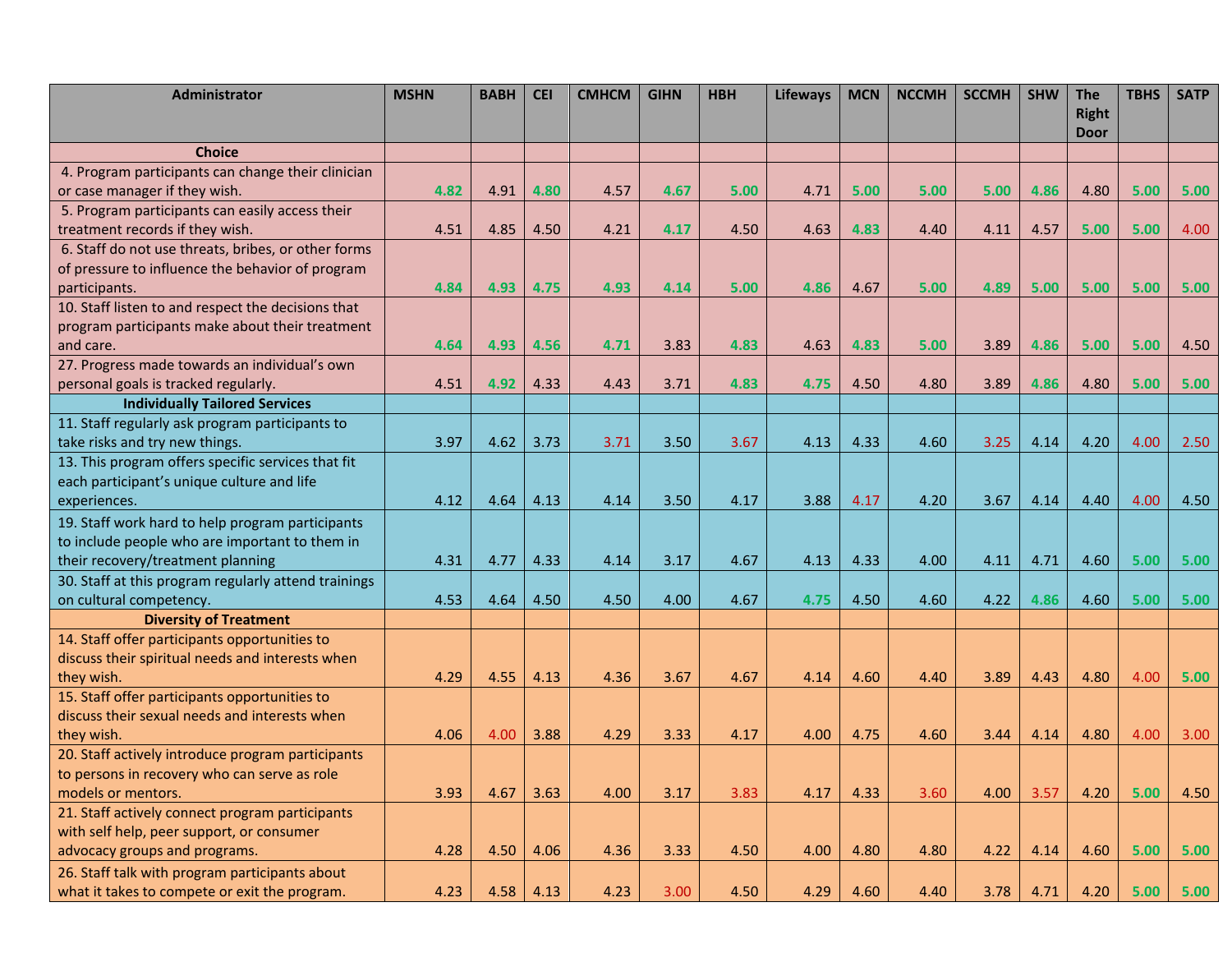| 35. This agency provides a variety of treatment    | 4.73 | 4.91 | 4.92 | 4.77 | 3.88 | 4.83 | 4.25 | 5.00 | 5.00 | 4.63 | 4.71 | 5.00 | 5.00 | 5.00 |
|----------------------------------------------------|------|------|------|------|------|------|------|------|------|------|------|------|------|------|
| options for program participants.                  |      |      |      |      |      |      |      |      |      |      |      |      |      |      |
| 36. Groups, meetings and other activities are      |      |      |      |      |      |      |      |      |      |      |      |      |      |      |
| scheduled in the evenings or on weekends so as     |      |      |      |      |      |      |      |      |      |      |      |      |      |      |
| not to conflict with other recovery-oriented       |      |      |      |      |      |      |      |      |      |      |      |      |      |      |
| activities such as employment or school.           | 3.49 | 4.22 | 3.25 | 3.31 | 3.57 | 4.17 | 2.00 | 4.00 | 3.20 | 3.43 | 2.86 | 3.80 | 4.00 | 4.50 |
| Involvement                                        |      |      |      |      |      |      |      |      |      |      |      |      |      |      |
| 22. Staff actively help people find ways to give   |      |      |      |      |      |      |      |      |      |      |      |      |      |      |
| back to their community (i.e., volunteering,       |      |      |      |      |      |      |      |      |      |      |      |      |      |      |
| community services, neighborhood                   |      |      |      |      |      |      |      |      |      |      |      |      |      |      |
| watch/cleanup).                                    | 3.80 | 4.31 | 3.56 | 3.93 | 3.17 | 4.17 | 3.71 | 3.83 | 3.80 | 3.38 | 4.00 | 3.60 | 4.00 | 4.00 |
| 23. People in recovery are encouraged to help      |      |      |      |      |      |      |      |      |      |      |      |      |      |      |
| staff with the development of new groups,          |      |      |      |      |      |      |      |      |      |      |      |      |      |      |
| programs, or services.                             | 3.83 | 4.50 | 3.50 | 3.86 | 3.00 | 4.00 | 4.17 | 4.33 | 3.80 | 3.11 | 4.29 | 3.80 | 4.00 | 5.00 |
| 24. People in recovery are encouraged to be        |      |      |      |      |      |      |      |      |      |      |      |      |      |      |
| involved in the evaluation of this agency's        |      |      |      |      |      |      |      |      |      |      |      |      |      |      |
| programs, services, and service providers.         | 4.15 | 4.64 | 3.87 | 4.21 | 3.20 | 4.33 | 4.13 | 4.67 | 4.20 | 3.67 | 4.71 | 4.00 | 4.00 | 5.00 |
| 25. People in recovery are encouraged to attend    |      |      |      |      |      |      |      |      |      |      |      |      |      |      |
| agency advisory boards and management              |      |      |      |      |      |      |      |      |      |      |      |      |      |      |
| meetings.                                          | 3.89 | 4.33 | 3.47 | 3.86 | 3.00 | 4.50 | 3.25 | 4.17 | 4.00 | 4.00 | 4.14 | 4.00 | 5.00 | 3.00 |
| 29. Persons in recovery are involved with          |      |      |      |      |      |      |      |      |      |      |      |      |      |      |
| facilitating staff trainings and education at this |      |      |      |      |      |      |      |      |      |      |      |      |      |      |
| program.                                           | 3.27 | 4.38 | 3.33 | 3.23 | 2.17 | 3.40 | 3.14 | 4.20 | 2.60 | 2.89 | 3.14 | 3.40 | 3.00 | 4.50 |
| 33. This agency provides formal opportunities for  |      |      |      |      |      |      |      |      |      |      |      |      |      |      |
| people in recovery, family members, service        |      |      |      |      |      |      |      |      |      |      |      |      |      |      |
| providers, and administrators to learn about       |      |      |      |      |      |      |      |      |      |      |      |      |      |      |
| recovery.                                          | 4.07 | 4.60 | 3.83 | 3.92 | 3.71 | 4.50 | 3.60 | 4.67 | 3.60 | 3.75 | 4.00 | 4.60 | 5.00 | 4.50 |
| 34. This agency provides structured educational    |      |      |      |      |      |      |      |      |      |      |      |      |      |      |
| activities to the community about mental illness   |      |      |      |      |      |      |      |      |      |      |      |      |      |      |
| and addictions.                                    | 3.95 | 3.70 | 4.00 | 3.69 | 3.25 | 4.50 | 2.75 | 4.50 | 4.40 | 4.14 | 4.14 | 4.60 | 5.00 | 4.00 |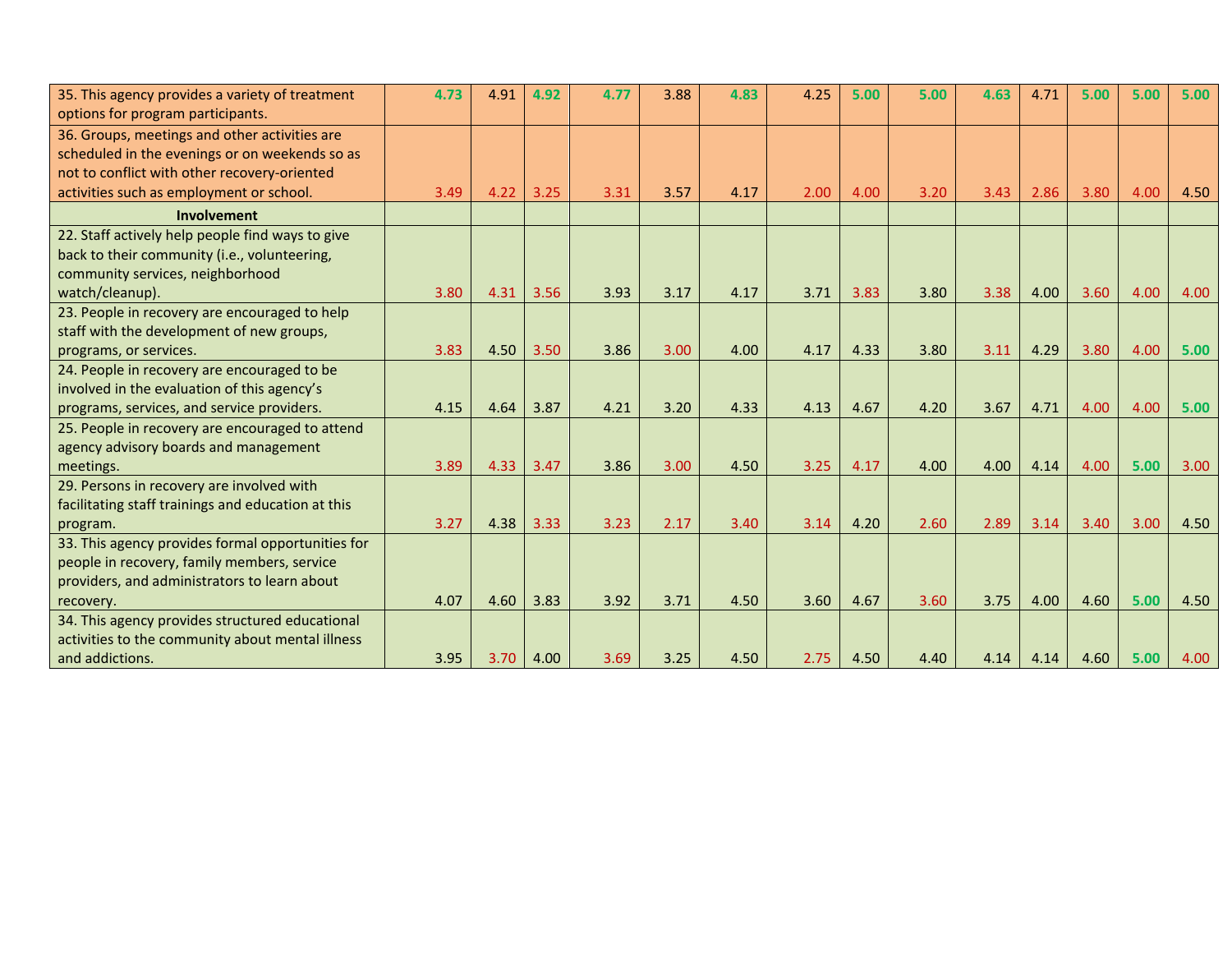# Attachment 2 Attachment 2

## Recovery Self-Assessment Provider Version

| <b>Provider</b>                                                                                                                                                                                                            | <b>MSHN</b> | <b>BABH</b> | <b>CEI</b> | <b>CMHCM</b> | <b>GIHN</b> | <b>HBH</b> | <b>Lifeways</b> | <b>MCN</b> | <b>NCCMH</b> | <b>SCCMH</b> | <b>SHW</b> | <b>The</b>   | <b>TBHS</b> | <b>SATP</b> |
|----------------------------------------------------------------------------------------------------------------------------------------------------------------------------------------------------------------------------|-------------|-------------|------------|--------------|-------------|------------|-----------------|------------|--------------|--------------|------------|--------------|-------------|-------------|
|                                                                                                                                                                                                                            |             |             |            |              |             |            |                 |            |              |              |            | <b>Right</b> |             |             |
| <b>Inviting</b>                                                                                                                                                                                                            |             |             |            |              |             |            |                 |            |              |              |            | <b>Door</b>  |             |             |
| 1. Staff make a concerted effort to welcome people<br>in recovery and help them to feel comfortable in<br>this program                                                                                                     | 4.75        | 4.81        | 4.71       | 4.73         | 4.78        | 4.75       | 5.00            | 4.61       | 4.63         | 4.49         | 4.86       | 4.82         | 4.90        | 4.78        |
| 2. This program/agency offers an inviting and<br>dignified physical environment (e.g., the lobby,<br>waiting rooms, etc.)                                                                                                  | 4.37        | 4.45        | 4.26       | 4.42         | 3.60        | 4.25       | 4.71            | 4.47       | 4.25         | 4.23         | 4.71       | 4.87         | 4.55        | 4.43        |
| <b>Life Goals</b>                                                                                                                                                                                                          |             |             |            |              |             |            |                 |            |              |              |            |              |             |             |
| 3. Staff encourage program participants to have<br>hope and high expectations for their recovery.                                                                                                                          | 4.65        | 4.71        | 4.45       | 4.60         | 4.66        | 4.75       | 4.88            | 4.61       | 4.57         | 4.50         | 4.71       | 4.64         | 4.64        | 4.77        |
| 7. Staff believe in the ability of program participants<br>to recover.                                                                                                                                                     | 4.66        | 4.73        | 4.45       | 4.62         | 4.60        | 4.75       | 4.88            | 4.50       | 4.61         | 4.56         | 4.57       | 4.69         | 4.80        | 4.76        |
| 8. Staff believe that program participants have the<br>ability to manage their own symptoms.                                                                                                                               | 4.15        | 4.12        | 3.70       | 4.20         | 4.11        | 4.13       | 4.53            | 4.17       | 4.43         | 4.12         | 4.00       | 4.27         | 4.45        | 4.11        |
| 9. Staff believe that program participants can make<br>their own life choices regarding things such as<br>where to live, when to work, whom to be friends<br>with, etc.                                                    | 4.57        | 4.80        | 4.10       | 4.63         | 4.64        | 4.86       | 4.71            | 4.50       | 4.63         | 4.31         | 4.71       | 4.67         | 4.73        | 4.51        |
| 12. Staff encourage program participants to take<br>risks and try new things.                                                                                                                                              | 4.10        | 4.24        | 4.03       | 4.14         | 4.00        | 4.14       | 4.29            | 4.17       | 4.08         | 3.85         | 3.71       | 3.87         | 4.27        | 4.22        |
| 16. Staff help program participants to develop and<br>plan for life goals beyond managing symptoms or<br>staying stable(e.g., employment, education, physical<br>fitness, connecting with family and friends,<br>hobbies). | 4.66        | 4.77        | 4.55       | 4.64         | 4.54        | 4.57       | 4.82            | 4.83       | 4.63         | 4.50         | 4.43       | 4.77         | 5.00        | 4.65        |
| 17. Staff routinely assist program participants with<br>getting jobs.                                                                                                                                                      | 4.12        | 4.49        | 3.97       | 4.20         | 4.21        | 3.86       | 4.00            | 4.67       | 4.00         | 3.94         | 3.71       | 4.03         | 3.60        | 4.01        |
| 18. Staff actively help program participants to get<br>involved in non-mental health related activities,<br>such as church groups, adult education, sports, or<br>hobbies.                                                 | 4.26        | 4.42        | 4.23       | 4.31         | 4.21        | 3.75       | 4.40            | 4.39       | 4.18         | 4.06         | 4.00       | 4.21         | 4.10        | 4.31        |
| 28. The primary role of agency staff is to assist a<br>person with fulfilling his/her own goals and<br>aspirations.                                                                                                        | 4.64        | 4.82        | 4.48       | 4.70         | 4.57        | 4.57       | 4.88            | 4.61       | 4.75         | 4.47         | 4.71       | 4.74         | 4.36        | 4.56        |
| 31. Staff are knowledgeable about special interest<br>groups and activities in the community                                                                                                                               | 4.19        | 4.30        | 4.23       | 4.20         | 3.85        | 3.88       | 4.47            | 4.22       | 4.22         | 4.03         | 4.00       | 4.21         | 3.73        | 4.37        |
| 32. Agency staff are diverse in terms of culture,<br>ethnicity, lifestyle, and interests.                                                                                                                                  | 4.00        | 4.23        | 4.06       | 3.71         | 3.59        | 3.63       | 3.94            | 3.72       | 4.08         | 4.46         | 3.29       | 4.13         | 3.27        | 4.22        |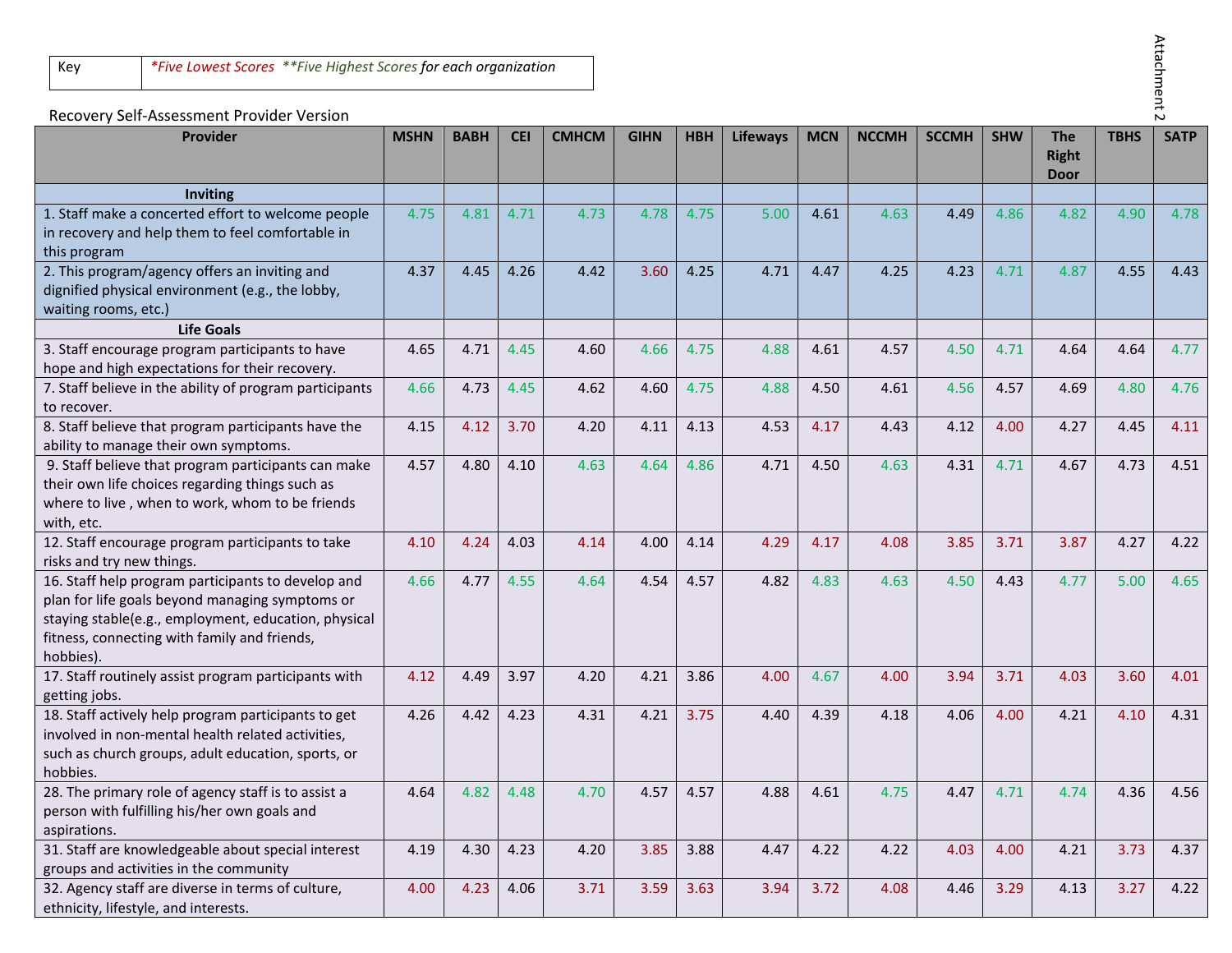| Provider                                                | <b>MSHN</b> | <b>BABH</b> | <b>CEI</b> | <b>CMHCM</b> | <b>GIHN</b> | <b>HBH</b> | <b>Lifeways</b> | <b>MCN</b> | <b>NCCMH</b> | <b>SCCMH</b> | <b>SHW</b> | <b>The</b>   | <b>TBHS</b> | <b>SATP</b> |
|---------------------------------------------------------|-------------|-------------|------------|--------------|-------------|------------|-----------------|------------|--------------|--------------|------------|--------------|-------------|-------------|
|                                                         |             |             |            |              |             |            |                 |            |              |              |            | <b>Right</b> |             |             |
|                                                         |             |             |            |              |             |            |                 |            |              |              |            | <b>Door</b>  |             |             |
| <b>Choice</b>                                           |             |             |            |              |             |            |                 |            |              |              |            |              |             |             |
| 4. Program participants can change their clinician or   | 4.33        | 4.57        | 4.28       | 4.18         | 4.44        | 5.00       | 4.82            | 4.57       | 4.57         | 4.49         | 4.57       | 3.69         | 4.13        | 4.20        |
| case manager if they wish.                              |             |             |            |              |             |            |                 |            |              |              |            |              |             |             |
| 5. Program participants can easily access their         | 4.35        | 4.48        | 4.27       | 4.39         | 4.28        | 4.13       | 4.59            | 4.40       | 4.39         | 4.09         | 4.14       | 4.31         | 4.27        | 4.42        |
| treatment records if they wish.                         |             |             |            |              |             |            |                 |            |              |              |            |              |             |             |
| 6. Staff do not use threats, bribes, or other forms of  | 4.81        | 4.89        | 4.68       | 4.88         | 4.98        | 4.75       | 5.00            | 4.72       | 4.79         | 4.69         | 4.86       | 4.87         | 4.45        | 4.74        |
| pressure to influence the behavior of program           |             |             |            |              |             |            |                 |            |              |              |            |              |             |             |
| participants.                                           |             |             |            |              |             |            |                 |            |              |              |            |              |             |             |
| 10. Staff listen to and respect the decisions that      | 4.65        | 4.82        | 4.43       | 4.61         | 4.64        | 4.63       | 5.00            | 4.67       | 4.63         | 4.54         | 4.43       | 4.64         | 4.82        | 4.65        |
| program participants make about their treatment         |             |             |            |              |             |            |                 |            |              |              |            |              |             |             |
| and care.                                               |             |             |            |              |             |            |                 |            |              |              |            |              |             |             |
| 27. Progress made towards an individual's own           | 4.62        | 4.80        | 4.31       | 4.61         | 4.45        | 4.71       | 4.94            | 4.89       | 4.58         | 4.41         | 4.43       | 4.67         | 4.91        | 4.63        |
| personal goals is tracked regularly.                    |             |             |            |              |             |            |                 |            |              |              |            |              |             |             |
| <b>Individually Tailored Services</b>                   |             |             |            |              |             |            |                 |            |              |              |            |              |             |             |
| 11. Staff regularly ask program participants to take    | 3.84        | 4.10        | 3.83       | 3.79         | 3.66        | 3.86       | 4.18            | 3.78       | 4.00         | 3.59         | 3.57       | 3.59         | 3.90        | 3.94        |
| risks and try new things.                               |             |             |            |              |             |            |                 |            |              |              |            |              |             |             |
| 13. This program offers specific services that fit each | 4.19        | 4.36        | 3.80       | 4.02         | 3.90        | 4.50       | 4.47            | 4.33       | 4.17         | 4.17         | 4.14       | 4.42         | 4.27        | 4.24        |
| participant's unique culture and life experiences.      |             |             |            |              |             |            |                 |            |              |              |            |              |             |             |
| 19. Staff work hard to help program participants to     | 4.46        | 4.60        | 4.42       | 4.53         | 4.44        | 4.00       | 4.38            | 4.39       | 4.46         | 4.35         | 4.29       | 4.59         | 4.60        | 4.42        |
| include people who are important to them in their       |             |             |            |              |             |            |                 |            |              |              |            |              |             |             |
| recovery/treatment planning (such as family, friends,   |             |             |            |              |             |            |                 |            |              |              |            |              |             |             |
| clergy, or an employer).                                |             |             |            |              |             |            |                 |            |              |              |            |              |             |             |
| 30. Staff at this program regularly attend trainings on | 4.37        | 4.39        | 4.43       | 4.32         | 3.90        | 3.75       | 4.76            | 4.39       | 4.42         | 4.40         | 4.29       | 4.56         | 4.36        | 4.46        |
| cultural competency.                                    |             |             |            |              |             |            |                 |            |              |              |            |              |             |             |
| <b>Diversity of Treatment</b>                           |             |             |            |              |             |            |                 |            |              |              |            |              |             |             |
| 14. Staff offer participants opportunities to discuss   | 4.35        | 4.47        | 4.19       | 4.25         | 4.20        | 4.88       | 4.71            | 4.13       | 4.17         | 4.24         | 4.29       | 4.28         | 4.64        | 4.48        |
| their spiritual needs and interests when they wish.     |             |             |            |              |             |            |                 |            |              |              |            |              |             |             |
| 15. Staff offer participants opportunities to discuss   | 4.00        | 4.21        | 3.58       | 4.38         | 3.77        | 4.25       | 4.50            | 3.43       | 4.09         | 3.88         | 4.17       | 3.95         | 4.55        | 3.82        |
| their sexual needs and interests when they wish.        |             |             |            |              |             |            |                 |            |              |              |            |              |             |             |
| 20. Staff actively introduce program participants to    | 3.93        | 4.00        | 3.90       | 3.54         | 3.94        | 3.43       | 3.75            | 4.00       | 3.77         | 4.00         | 3.57       | 4.00         | 4.50        | 4.16        |
| persons in recovery who can serve as role models or     |             |             |            |              |             |            |                 |            |              |              |            |              |             |             |
| mentors.                                                |             |             |            |              |             |            |                 |            |              |              |            |              |             |             |
| 21. Staff actively connect program participants with    | 4.46        | 4.52        | 4.40       | 4.26         | 4.41        | 3.75       | 4.69            | 4.53       | 4.30         | 4.43         | 4.14       | 4.64         | 4.40        | 4.62        |
| self help, peer support, or consumer advocacy groups    |             |             |            |              |             |            |                 |            |              |              |            |              |             |             |
| and programs.                                           |             |             |            |              |             |            |                 |            |              |              |            |              |             |             |
| 26. Staff talk with program participants about what it  | 4.25        | 4.45        | 3.73       | 4.09         | 4.21        | 3.57       | 4.56            | 4.38       | 4.33         | 4.09         | 4.14       | 4.31         | 4.55        | 4.40        |
| takes to complete or exit the program.                  |             |             |            |              |             |            |                 |            |              |              |            |              |             |             |